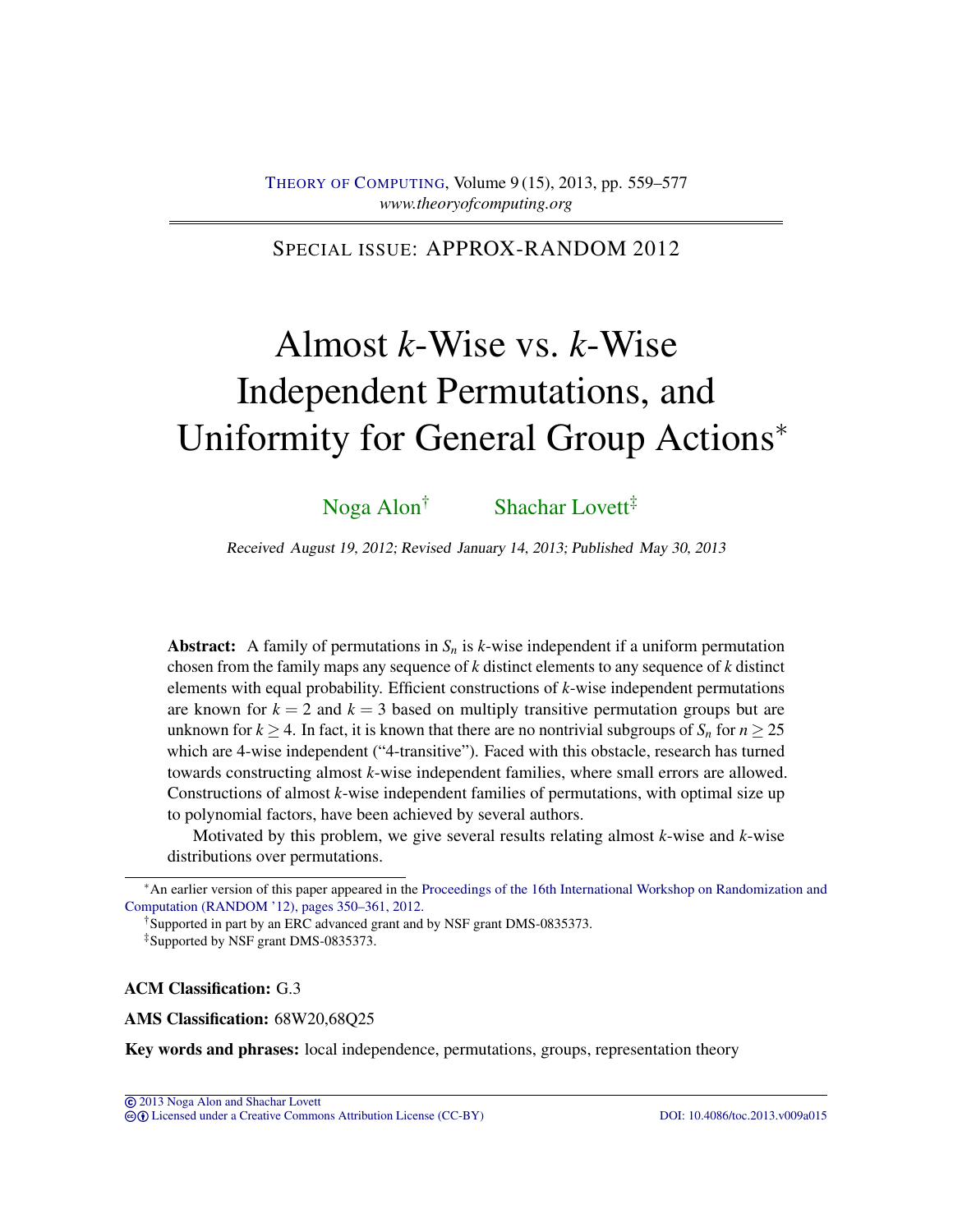- <span id="page-1-0"></span>1. Any almost *k*-wise independent distribution, with small enough error, is close in statistical distance to a *k*-wise independent distribution.
- 2. A uniformly random set of  $n^{O(k)}$  permutations supports, with high probability, a distribution which is *k*-wise independent.
- 3. Derandomizing this, we show that any family which is almost 2*k*-wise independent, with small enough error, supports a distribution which is *k*-wise independent.

These results allow for simplified analysis of randomized algorithms. For example, our results show that one can analyze an algorithm assuming access to *k*-wise independent permutation families, but then use it with only almost *k*-wise independent families, with a provable correctness guarantee.

In fact, we prove all of these results in the general setting of a group actions. Let *G* be a group acting on a set *X*. The case of *k*-wise permutations corresponds to  $G = S_n$  and *X* the set of sequences of *k* distinct elements. A subset *S* of *G* is *X*-uniform if for any  $x, y \in X$ , the probability over a uniform  $g \in S$  that  $g(x) = y$  is the same as when g is chosen uniformly from *G*. It is approximately *X*-uniform if these probabilities are close. We prove all the above results in this general setting, relating almost *X*-uniform and *X*-uniform distributions. Our proof is based on basic tools from the representation theory of finite groups.

## 1 Introduction

Small probability spaces of limited independence are widely used in many applications. Specifically, if the analysis of a randomized algorithm depends only on the assumption that the random bits used are only *k*-wise independent, one can replace the random tape by a tape selected from a *k*-wise independent distribution. One application of this is a derandomization of the algorithm by enumerating over all possible random strings. Another application is when the random string needs to be saved, for example in data structures, where using *k*-wise independence allows one to maintain a succinct data structure.

The case of *k*-wise independent distributions over  $\{0,1\}^n$  has been widely studied, and there are optimal constructions of *k*-wise independent probability spaces of size  $n^{O(k)}$  (see e.g., [\[4\]](#page-16-0)). Moreover, these constructions are *strongly explicit*: given an index of an element  $i \in [n^{O(k)}]$  and an index of a bit  $j \in [n]$ , one can compute the *j*-th bit of the *i*-th string in time  $O(k \log n)$ . This is crucial for several applications, for example for streaming algorithms and cryptography, where operations need to be performed in poly-logarithmic time.

Another widely studied case is that of *k*-wise independent permutations of *n* elements. This problem is motivated by cryptographic applications, as *k*-wise independent permutations allow perfect secrecy even if one allows *k* oracle queries to the encryption. For more details on the role of *k*-wise independent permutations in cryptography, see, e. g., [\[21,](#page-17-0) [25,](#page-17-1) [26,](#page-18-2) [27\]](#page-18-3).

Here, the situation is much less understood. For  $k = 2$  the group of invertible affine transformations  $x \mapsto ax + b$  over a finite field F yields a 2-wise independent family; and for  $k = 3$  the group of Möbius transformations  $x \mapsto (ax+b)/(cx+d)$  with  $ad-bc=1$  over the projective line  $\mathbb{F} \cup {\infty}$  yields a 3-wise independent family.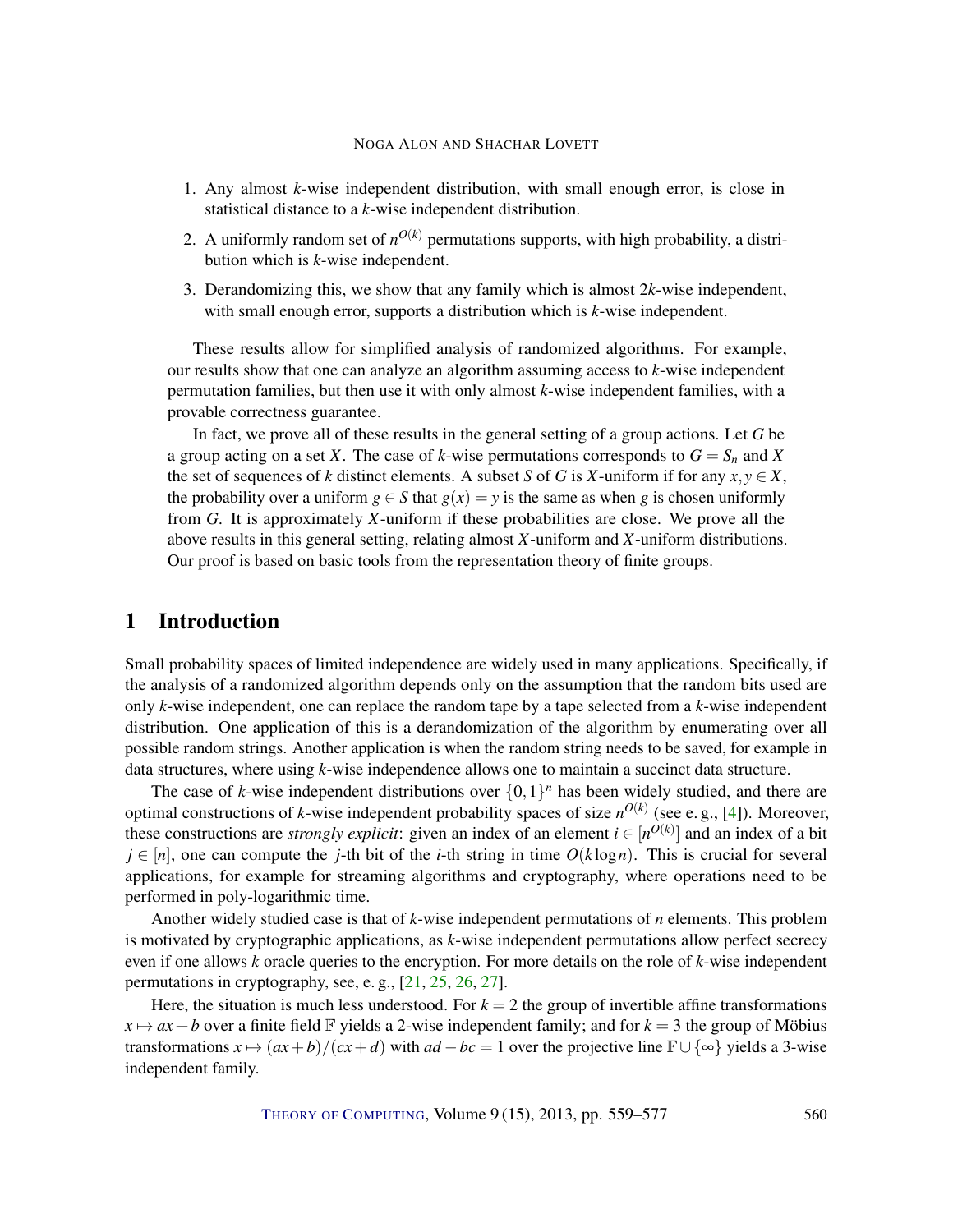<span id="page-2-1"></span>For  $k \geq 4$  (and *n* large enough) the situation is dramatically different. Until recently, no *k*-wise independent families of permutation were known other than the full symmetric group  $S_n$  and the alternating group  $A_n$ . In fact, it is known (cf., e.g., [\[7\]](#page-16-1), Theorem 5.2) that for  $n \ge 25$  and  $k \ge 4$  there are no other subgroups of  $S_n$  which form a *k*-wise independent family.<sup>1</sup> Recently, two works broke this barrier. The first is by Finucane, Peled and Yaari [\[9\]](#page-16-2) who gave an explicit construction of a *k*-wise independent family of permutations of size *k* 2*n* . The second is by Kuperberg, Lovett and Peled [\[17\]](#page-17-2) who proved the existence of *k*-wise independent families of permutations of size  $n^{O(k)}$ . Still, no explicit construction of *k*-wise independent families of permutations of size smaller than exponential in *n* is known.

Faced with this problem, research has turned towards constructing families of permutations which are *almost k-wise independent*, allowing for small errors. There has been much research towards constructing explicit almost *k*-wise independent families of minimal size. This was achieved, up to polynomial factors, by Kaplan, Naor and Reingold [\[12\]](#page-16-3), who gave a construction of such a family of size *n O*(*k*) . Alternatively, such a family can also be obtained from the construction of Kassabov [\[14\]](#page-17-3) of a constant size expanding set of  $S_n$  by considering all words of length  $O(k \log n)$ . Both of these constructions are also strongly explicit: given an index of a permutation  $i \in [n^{O(k)}]$  and an element  $j \in [n]$ , one can compute the image of the *i*-th permutation on *j* in time  $O(k \log n)$ . Again, this is crucial for applications such as streaming algorithms or cryptography.

For many applications, almost *k*-wise independent families are just as good as *k*-wise independent families. However, the analysis must take the error into account, which in some cases is not trivial. Our first result shows that by choosing the error small enough, one can analyze an algorithm using *k*-wise independent permutations, and then apply almost *k*-wise independent permutations to achieve almost the same results.

<span id="page-2-0"></span>**Theorem 1.1.** Let  $\mu$  be a distribution taking values in  $S_n$  which is almost *k*-wise independent with error ε*. Then there exists a distribution* µ <sup>0</sup> *over permutations which is k-wise independent, and such that the statistical distance between*  $\mu$  *and*  $\mu'$  *is at most*  $O(\varepsilon \cdot n^{4k})$ *.* 

A similar result for *k*-wise independent hash functions was obtained by Alon, Goldreich and Mansour [\[5\]](#page-16-4), and more generally over product spaces by Rubinfeld and Xie [\[20\]](#page-17-4). Our proof technique is similar in spirit, although technically more involved. This allows for an oblivious derandomization of randomized algorithms (with two-sided error) which "work" given any *k*-wise independent distribution over permutations: let *f* be a boolean function, and let *A* be a randomized algorithm such that

$$
\Pr_{\pi \sim \mu}[A(x, \pi) = f(x)] \ge 2/3
$$

for any *k*-wise independent distribution over permutations  $\mu$ . Then *A* can be derandomized by letting  $\pi$ be chosen uniformly from an almost *k*-wise independent distribution with error  $\varepsilon \le O(n^{-4k})$ . Since such distributions can be generated strongly explicitly, the overhead (in terms of the number of bits needed to sample from the distribution) is just  $O(k \log n)$ .

Another relaxation of the problem of constructing small families of *k*-wise independent permutations is that of considering weighted families, or equivalently distributions of small support, which are *k*-wise

<sup>&</sup>lt;sup>1</sup>In the language of group theory, these are *k*-transitive groups. The currently known proof of this fact is hard, as it requires the classification of finite simple groups.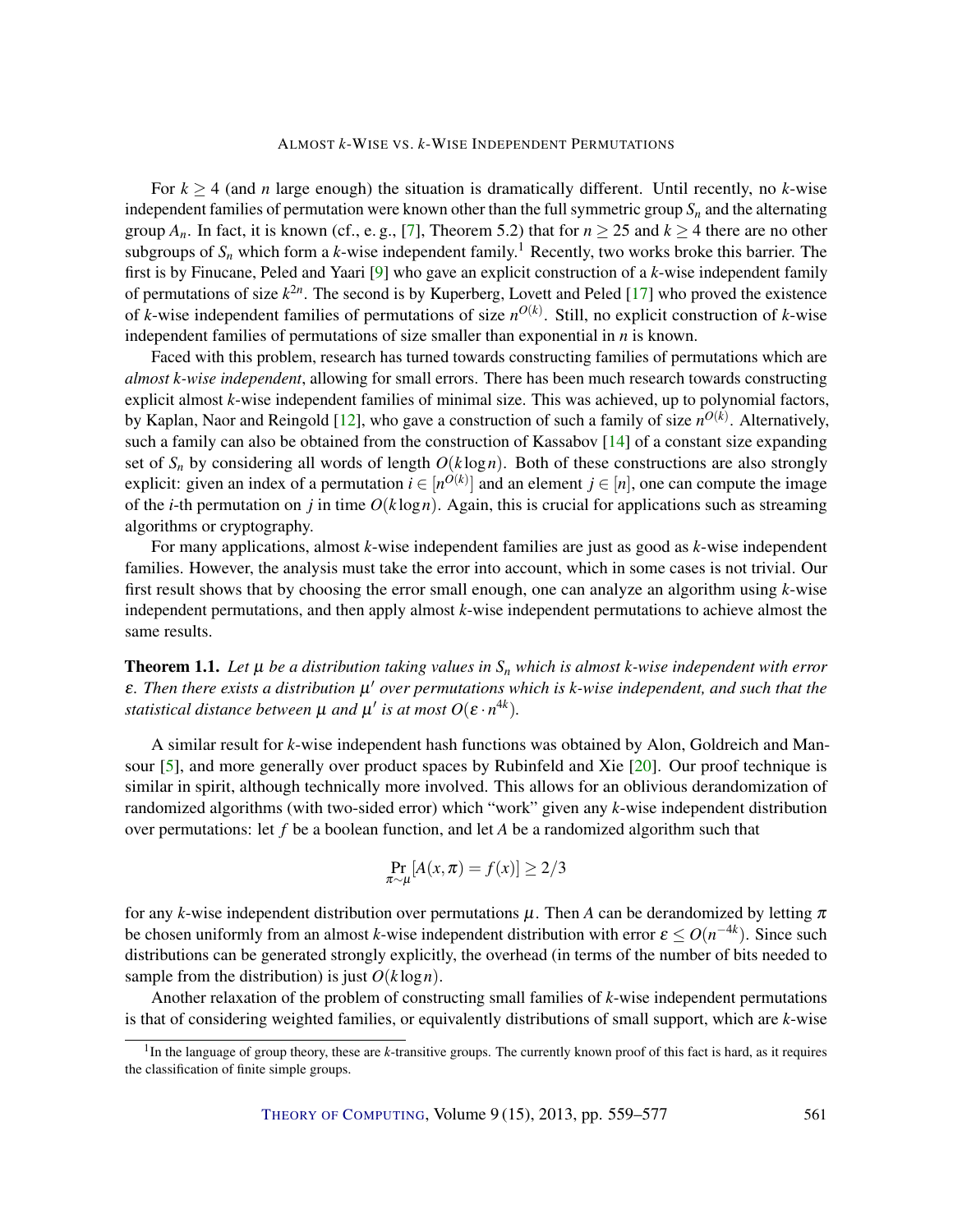<span id="page-3-2"></span>independent. The relaxation here is that the elements can have unequal weights. We note that such distributions are typically useless for derandomization purposes as the weights could require exponentially small precision, hence requiring polynomially many random bits to compute. Still, it is interesting to inspect what is known for distributions.

Contrary to the case of families, it is simple to establish that there exist distributions of small support which are *k*-wise independent. First, note that given a family *S* of permutations, it is easy to decide if there exists a distribution  $\mu$  supported on *S* which is *k*-wise independent using linear programming: for a permutation  $\pi$  define the matrix  $M_k(\pi)$  to be the permutation on sequences of k distinct elements induced by  $\pi$ . It is an  $(n)_k \times (n)_k$  permutation matrix, where  $(n)_k := \prod_{i=0}^{k-1} (n-i)$ . Let *U* denote the uniform matrix all of whose elements are  $(n - k)!/n!$ . Then there exists a *k*-wise independent distribution supported on *S* iff *U* belongs to the convex hull of  $\{M_k(\pi): \pi \in S\}$ . The latter condition can be easily verified using linear programming. Now, starting with any set of permutations which support *k*-wise independent permutations (for example the set of all permutations), one can apply Carathéodory theorem [\[8\]](#page-16-5) and deduce that *U* lies in the convex hull of at most *n* <sup>2</sup>*<sup>k</sup>* permutations. That is, there exist *k*-wise independent distributions which are supported on at most *n* <sup>2</sup>*<sup>k</sup>* permutations. Moreover, and somewhat surprisingly, one can algorithmically find a *k*-wise independent distribution with small support in a *weakly explicit* manner (i. e., in time  $n^{O(k)}$ ) using the ideas of Karp and Papadimitriou [\[13\]](#page-17-5) and Koller and Megiddo [\[15\]](#page-17-6).<sup>2</sup>

We consider the problem of constructing small explicit sets which support *k*-wise independent distributions. First, we establish that most small sets support *k*-wise independent distributions.

<span id="page-3-0"></span>Theorem 1.2. *Let S be a uniformly random subset of S<sup>n</sup> of size cn*6*<sup>k</sup> for an appropriately chosen absolute constant c. Then with high probability (w. h. p., for short) over the choice of S, there exists a distribution* µ *supported on S which is k-wise independent.*

A similar result for *k*-wise independent hash functions was obtained by Austrin and Håstad [\[6\]](#page-16-6). Our result implies a somewhat surprising consequence for search algorithms which "work" given any *k*-wise independent distribution over permutations, which allows us to transform weak guarantees to strong guarantees. Let f be a function and A an algorithm, such that for any  $k$ -wise independent distribution  $\mu$ ,

$$
\Pr_{\pi \sim \mu}[A(x,\pi) = f(x)] > 0.
$$

Then since almost all sets of size  $n^{O(k)}$  support such a distribution, we must have that *A* has a noticeable fraction of witnesses in *Sn*,

$$
\Pr_{\pi \in S_n} [A(x, \pi) = f(x)] \ge n^{-O(k)}.
$$

We also show that almost 2*k*-wise independent permutations give an explicit construction of a set which supports *k*-wise independence, thus derandomizing [Theorem](#page-3-0) [1.2.](#page-3-0)

<span id="page-3-1"></span>**Theorem 1.3.** Let S be a subset of  $S_n$  such that S is almost 2k-wise independent with error  $\varepsilon \le O(n^{-7k})$ . *Then there exists a distribution* µ *supported on S which is k-wise independent.*

<sup>&</sup>lt;sup>2</sup>Essentially, the linear program for finding  $\mu$  has *n*! variables and  $n^{O(k)}$  constraints. Its dual has  $n^{O(k)}$  variables and *n*! constraints. The dual problem can be solved efficiently using the ellipsoid method since it has an efficient separating-hyperplane oracle.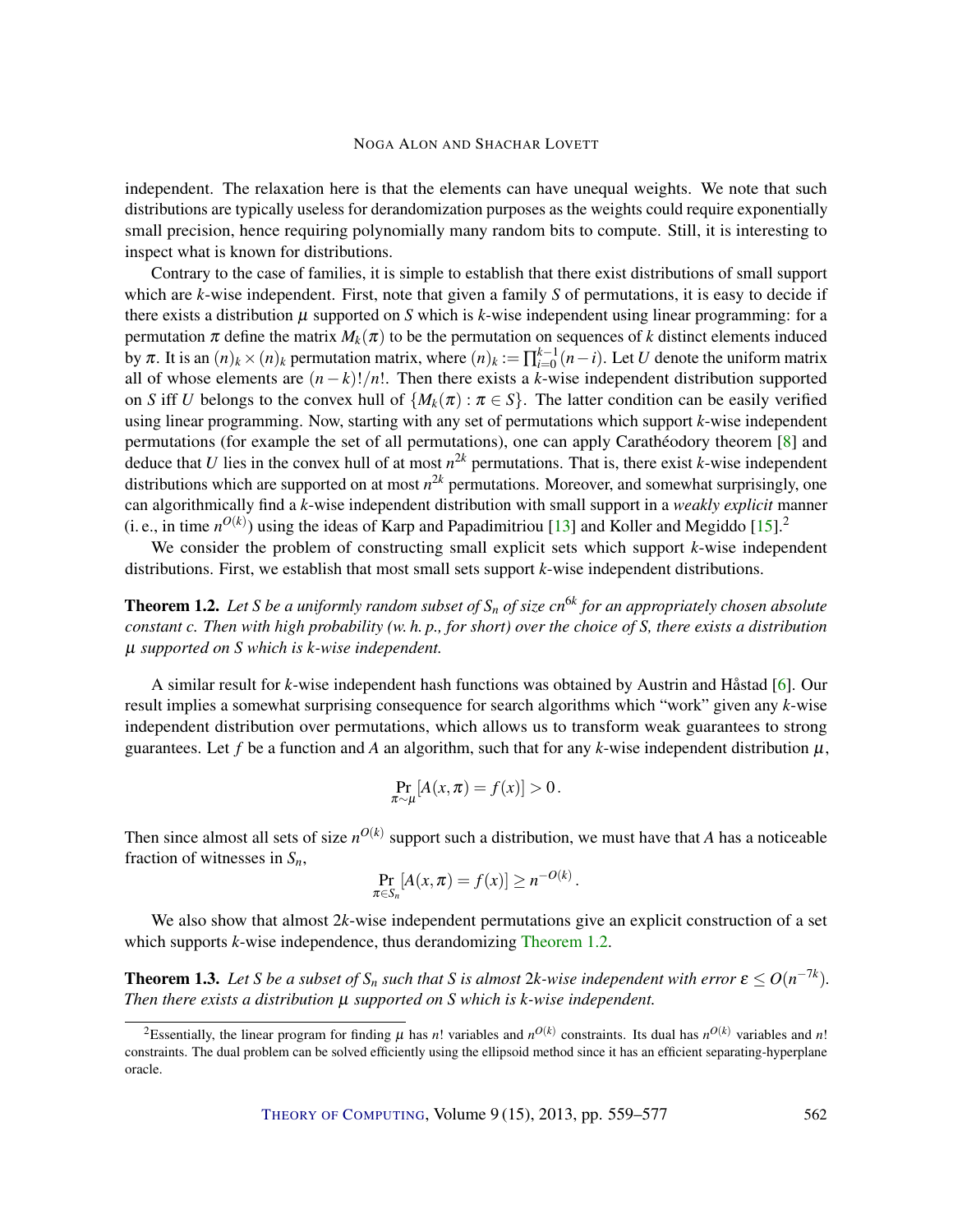<span id="page-4-0"></span>We are not aware of a similar result, even in the case of *k*-wise independent hash functions. This allows for an oblivious derandomization of search algorithms which "work" given any *k*-wise independent distribution over permutations: let *f* be a function, and let *A* be a randomized algorithm such that

$$
\Pr_{\pi \sim \mu}[A(x, \pi) = f(x)] > 0
$$

for any *k*-wise independent distribution  $\mu$  over permutations. Then taking *S* to be an almost 2*k*-wise independent family of permutations with error  $O(n^{-7k})$ , we get that there exists  $\pi \in S$  for which  $A(x, \pi) =$  $f(x)$ , achieving an oblivious derandomization of *A* with overhead (measured in bits, as before)  $O(k \log n)$ .

Here is a toy example illustrating the way the last theorem and the discussion preceding it can be applied. Let  $G = (V, E)$  be a graph on a set *V* of *n* vertices, and suppose that each vertex  $v \in V$  has a real positive weight  $w(v)$ . Let  $d(v)$  be the degree of v, and assume all degrees are bounded by k. We claim that *G* contains an independent set  $U \subset V$  of total weight  $W(U) = \sum_{u \in U} w(u)$  at least

$$
\sum_{v \in V} \frac{w(v)}{d(v)+1}.
$$

To prove it, let  $\pi$  be a random permutation of the set of vertices *V*, and let *U* consist of all vertices *u* so that  $\pi(u)$  precedes  $\pi(v)$  for every neighbor *v* of *u*. It is clear that *U* is an independent set, and for any vertex  $u \in V$  the probability that  $u \in U$  is exactly  $1/(d(u) + 1)$ , as this is the probability that *u* precedes all its neighbors. By linearity of expectation, the expected value of the total weight of *U* is  $\sum_{v \in V} w(v)/(d(v)+1)$  and hence there exists an independent set *U* of total weight at least as claimed.

The above proof clearly works even if  $\pi$  is only assumed to be  $(k+1)$ -wise independent.<sup>3</sup> Therefore, the discussion preceding [Theorem](#page-3-1) [1.3](#page-3-1) implies that if  $\pi$  is chosen uniformly at random, then the probability it provides a set *U* satisfying  $W(U) \ge \sum_{v \in V} w(v)/(d(v)+1)$ , is at least  $n^{-O(k)}$ . The theorem itself shows that the support of any set of almost  $(2k+2)$ -wise independent permutations with sufficiently small error must contain a permutation  $\pi$  that provides an independent set *U* as above.

A similar reasoning can be applied to other arrangement problems. Given a *k*-uniform hypergraph with a weight for each permutation of the vertices in each of its edges, one may want to find a permutation maximizing the total weight of all orders induced on the sets of vertices in the edges. Problems of this type are called *k*-CSP-rank problems, (see, e. g., [\[1\]](#page-16-7)), and include Betweenness and Feedback Arc Set. In most of these problems, finding the precise optimum is NP-hard, and the reasoning above provides some insight about algorithms for the (much easier) problem of finding a permutation in which the total weight is at least as large as the expected weight in a uniformly random permutation.

#### 1.1 Group action uniformity vs. almost uniformity

We actually prove all the aforementioned results in the general setting of *group actions*, of which *k*-wise independent permutations as well as *k*-wise independent random variables form specific instances. A group *G acts* on a set *X* if *G* acts as a group of permutations on *X*. That is,  $g: X \to X$  is a permutation of *X* for all  $g \in G$ , and  $(gh)(x) = g(h(x))$  for all  $g, h \in G$  and  $x \in X$ . This gives a general framework: *k*-wise independent permutations correspond to the case of  $G = S_n$  the group of permutations, and

<sup>&</sup>lt;sup>3</sup>In fact, it suffices if  $\pi$  is  $(k+1)$ -minwise independent.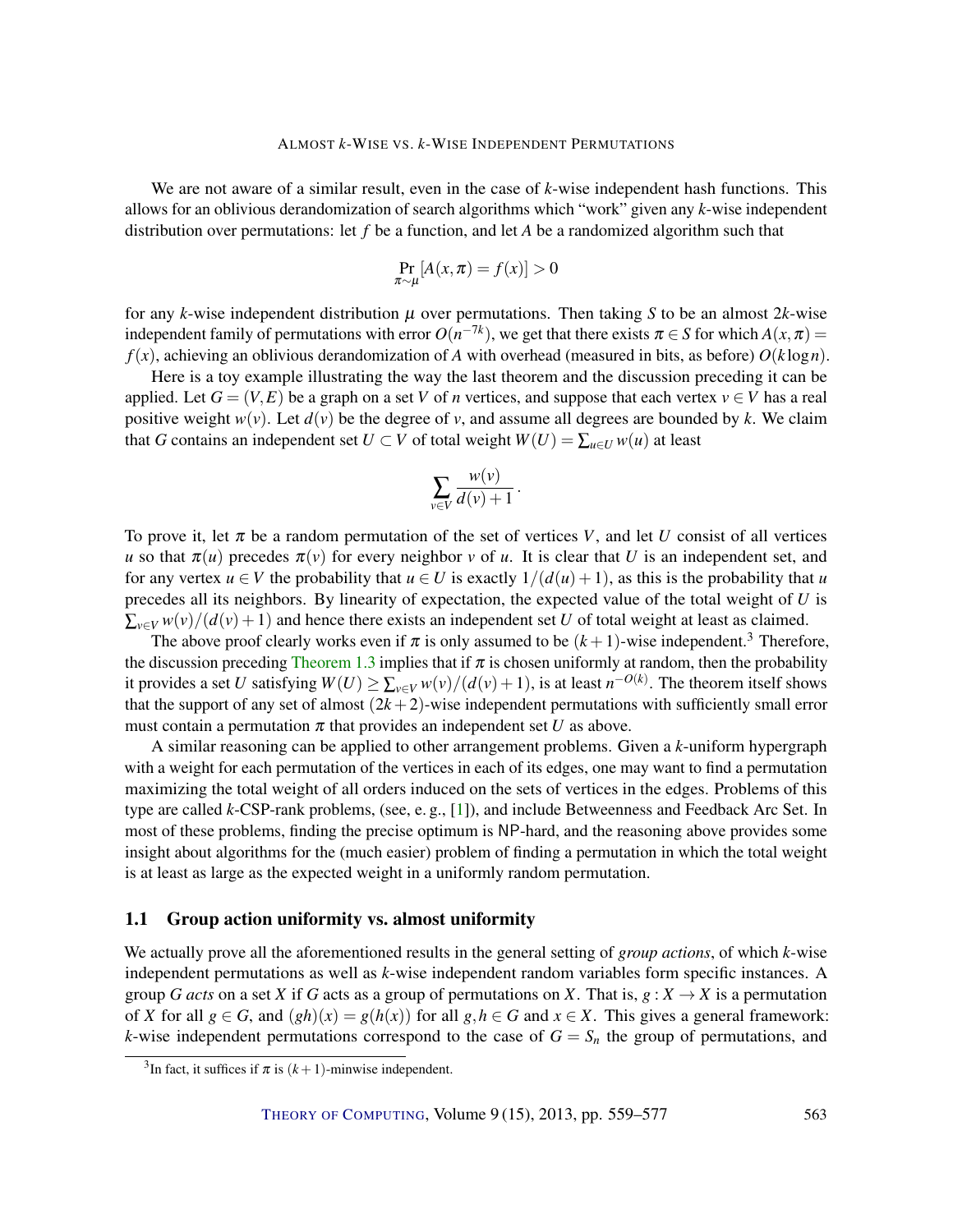<span id="page-5-3"></span> $X = [n]_k = \{i_1, \ldots, i_k \in [n]$  distinct} is the set of sequences of *k* distinct elements, where the action of *G* on *X* is straightforward. The case of *k*-wise independent distributions over  $\{0,1\}^n$  corresponds to  $G = \mathbb{F}_2^n$ and  $X = [n]_k \times \mathbb{F}_2^k$ , where the action of  $g = (g_1, \ldots, g_n) \in \mathbb{F}_2^n$  on  $x = ((i_1, \ldots, i_k), (b_1, \ldots, b_k)) \in [n]_k \times \mathbb{F}_2^k$ is given by  $g(x) = ((i_1, \ldots, i_k), (b_1 + g_{i_1}, \ldots, b_k + g_{i_k}))$ . Similarly, one can obtain in this way distributions supporting *k*-wise independent random variables, even when each variable is distributed over a different domain.

We now introduce some definitions. If *G* acts on *X*, a distribution µ over *G* is *X -uniform* if

$$
\Pr_{g \sim \mu}[g(x) = y] = \Pr_{g \in G}[g(x) = y]
$$

for all  $x, y \in X$ ; and is *almost X-uniform with error*  $\varepsilon$  if

$$
\left|\Pr_{g \sim \mu}[g(x) = y] - \Pr_{g \in G}[g(x) = y]\right| \le \varepsilon
$$

for all  $x, y \in X$ . These definitions coincide with *k*-wise independence and almost *k*-wise independence for permutations when  $G = S_n$  and  $X = [n]_k$ . [Theorem](#page-3-1) [1.1,](#page-2-0) Theorem [1.2](#page-3-0) and Theorem [1.3](#page-3-1) are immediate corollaries of the following general theorems, when applied to  $G = S_n$  and  $X = [n]_k$ .

First, we show that distributions over *G* which are almost *X*-uniform with small enough error, are close in statistical distance to distributions which are *X*-uniform.

<span id="page-5-1"></span>Theorem 1.4. *Let* µ *be a distribution on G which is almost X-uniform with error* ε*. Then there exists a* distribution  $\mu'$  on G which is X-uniform, and such that the statistical distance between  $\mu$  and  $\mu'$  is at *most*  $\varepsilon \cdot 3|X|^4$ .

Second, we show that a small random subset of *G* supports w. h. p. an *X*-uniform distribution.

<span id="page-5-0"></span>**Theorem 1.5.** Let  $S \subset G$  be a uniformly random set of size  $c|X|^6$  for an appropriately chosen absolute *constant c. Then with high probability over the choice of S, there exists a distribution* µ *supported on S which is X -uniform.*

Finally, we derandomize [Theorem](#page-5-0) [1.5.](#page-5-0) Recall that if *G* acts on *X*, then *G* also acts on  $X \times X$  in the obvious manner, i.e.,  $g((x_1, x_2)) = (g(x_1), g(x_2))$ . We show that if a distribution over *G* is almost  $X \times X$ -uniform with a small enough error, then it must support an *X*-uniform distribution.

<span id="page-5-2"></span>**Theorem 1.6.** Let  $\mu$  be a distribution supported on a set  $S \subset G$  which is almost  $(X \times X)$ -uniform with *error*  $\varepsilon < 0.5 |X|^{-7}$ . Then there exists a distribution  $\mu'$  supported on S which is X-uniform.

The proof of [Theorem](#page-5-0) [1.5](#page-5-0) is by a counting argument using the symmetry of the group action. The proofs of [Theorem](#page-5-1) [1.4](#page-5-1) and [Theorem](#page-5-2) [1.6](#page-5-2) rely on representation theory of finite groups. In the language of the Fourier analysis literature, we prove results regarding quadrature rules for the representations appearing in the action of *G* on *X*. Technically, our arguments involving representation theory are quite basic, and as such are similar in spirit to several known results in the Fourier analysis literature. In particular, [Theorem](#page-5-0) [1.5](#page-5-0) is similar to theorems established in [\[16,](#page-17-7) [2\]](#page-16-8). However, our proof is arguably simpler, as it applies the Carathéodory theorem instead of a more involved second moment argument. Also, some technical parts used in the proof of [Theorem](#page-5-2) [1.6](#page-5-2) are related to known results in the Fourier analysis literature, e. g., in [\[18,](#page-17-8) [19\]](#page-17-9).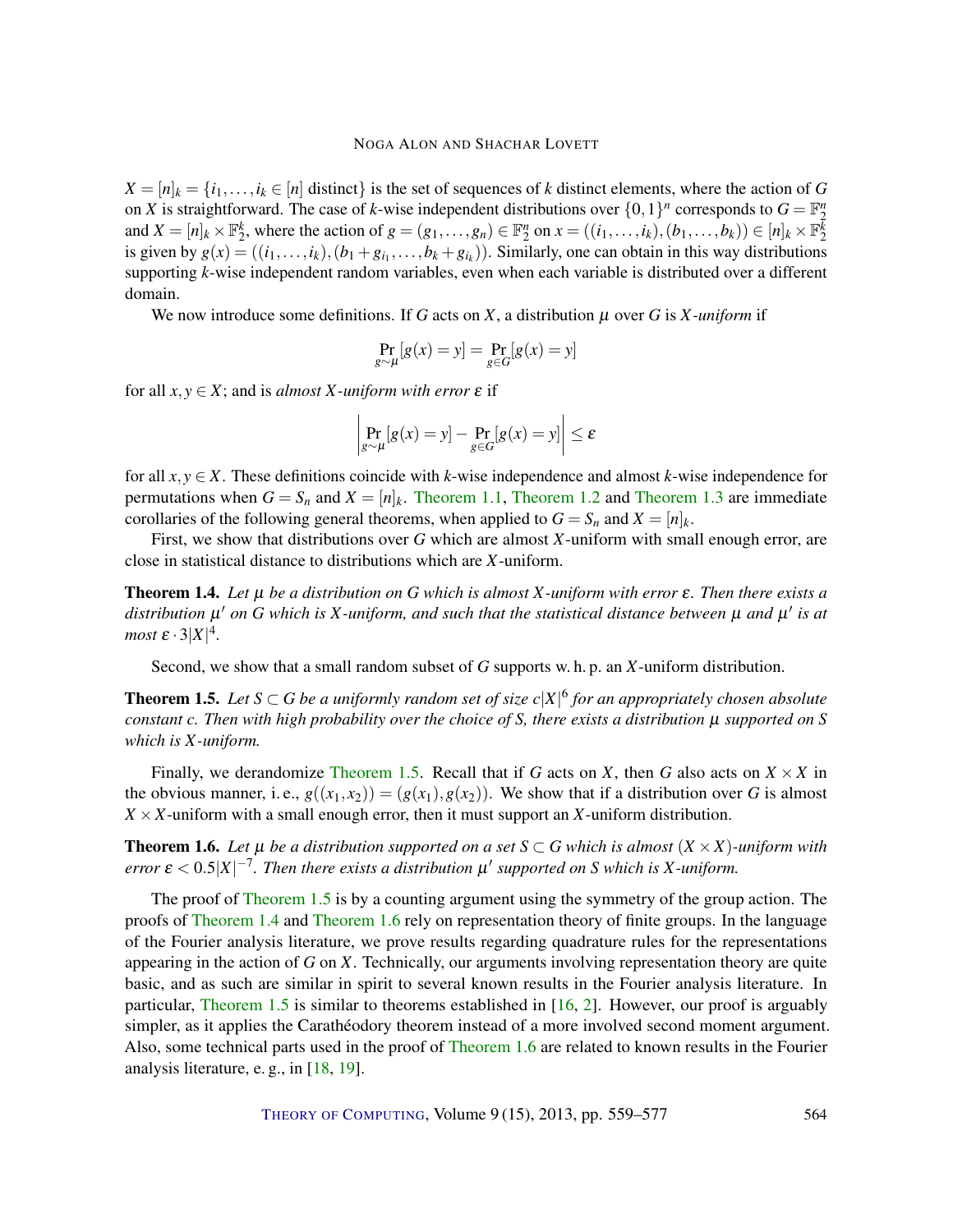<span id="page-6-1"></span>Paper organization We present preliminary definitions in [Section](#page-6-0) [2.](#page-6-0) [Theorem](#page-5-1) [1.4](#page-5-1) is proved in [Section](#page-8-0) [3,](#page-8-0) [Theorem](#page-5-0) [1.5](#page-5-0) in [Section](#page-11-0) [4](#page-11-0) and [Theorem](#page-5-2) [1.6](#page-5-2) in [Section](#page-12-0) [5.](#page-12-0) We conclude with some open problems in [Section](#page-15-0) [6.](#page-15-0) Throughout the paper we do not attempt to optimize constants.

## <span id="page-6-0"></span>2 Preliminaries

For an integer  $t \ge 1$  we denote  $[t] := \{1, 2, ..., t\}$ . The statistical (or total variation) distance between two distributions  $\mu, \mu'$  is given by dist $(\mu, \mu') = \sum_x |\mu(x) - \mu'(x)|$ . The expression  $\delta_{i,j}$  is equal to 1 if  $i = j$ and is equal to 0 otherwise.

Group action and uniformity A group *G acts* on a set *X* if there is a homomorphism from *G* to the permutation group on *X*. That is, each  $g \in G$  is a permutation on *X*, and  $(gh)(x) = g(h(x))$  for all  $g, h \in G, x \in X$ . We denote by  $U_G$  the uniform distribution over *G*. For a distribution  $\mu$  over *G* we denote by *g* ∼ *μ* a random element chosen according to *μ*. We abbreviate  $Pr_{g ∈ G}[\cdot] = Pr_{g ∼ U_G}[\cdot]$ .

We recall some definitions from the introduction: a distribution  $\mu$  over *G* is *X*-uniform if

$$
\Pr_{g \sim \mu}[g(x) = y] = \Pr_{g \in G}[g(x) = y]
$$

for all  $x, y \in X$ ; and a distribution  $\mu$  is *almost X-uniform with error*  $\varepsilon$  if

$$
\left| \Pr_{g \sim \mu}[g(x) = y] - \Pr_{g \in G}[g(x) = y] \right| \le \varepsilon
$$

for all  $x, y \in X$ . A family  $S \subset G$  is *X-uniform* (*almost X-uniform*, accordingly) if the uniform distribution over *S* is such. We will need some basic facts in linear algebra, geometry and representation theory, which are presented below.

**Linear algebra** Let  $A = (a_{i,j})$  be a complex matrix. The  $L_{\infty}$  norm of  $A$  is  $||A||_{\infty} = \max |a_{i,j}|$  (not to be confused with the operator norm of *A* on *L*∞, which is not used in this paper). The Frobenius norm of *A* is  $||A||_{\text{Fr}} = \sqrt{\sum |a_{i,j}|^2}$ . For every *A*,  $||A||_{\infty} \le ||A||_{\text{Fr}}$ . A matrix *A* is unitary if  $A\overline{A'} = I$ . The Frobenius norm of a matrix is invariant under any unitary basis change. That is, if *U* is unitary then  $||U^{-1}AU||_{\text{Fr}} = ||A||_{\text{Fr}}$ . The tensor product of a  $d_1 \times d_1$  matrix  $A_1$  and a  $d_2 \times d_2$  matrix  $A_2$ , denoted  $A_1 \otimes A_2$ , is a  $(d_1 d_2) \times (d_1 d_2)$ matrix, whose entries are given by  $(A_1 \otimes A_2)_{(i,i'),(j,j')} = (A_1)_{i,j}(A_2)_{i',j'}$ . The tensor product of unitary matrices is also unitary.

Geometry Let  $X = \{x_1, \ldots, x_N\}$  be a set of points in  $\mathbb{R}^d$ . The *convex hull* of *X* is the set of points contained in the minimal convex set containing *X*; equivalently, it is the set of all points

$$
\left\{\sum \lambda_i x_i: \lambda_1,\ldots,\lambda_N\geq 0, \sum \lambda_i=1\right\}.
$$

Fact 2.1 (Carathéodory theorem [\[8\]](#page-16-5)). Let *X* be a finite set of points in  $\mathbb{R}^d$ , and let *y* be a point in the *convex hull of X. Then there exists a subset*  $Y \subset X$  *of size*  $|Y| \leq d+1$  *such that y is in the convex hull of Y .*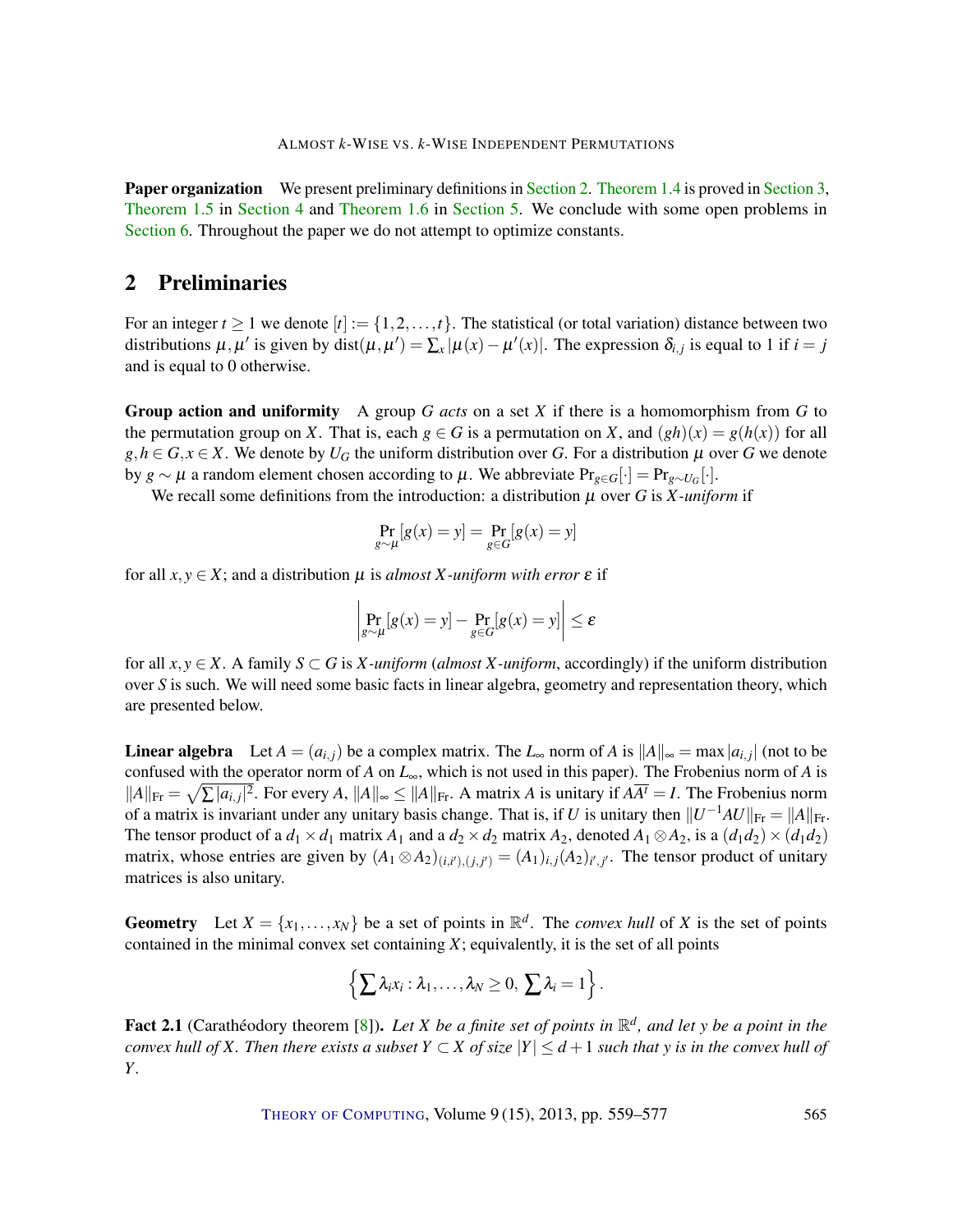<span id="page-7-1"></span>Any hyperplane *H* partitions a set *X* of points into two sets: if  $H = \{x : \langle a, x \rangle = b\}$  then the sets are  ${x \in X : (a, x) \ge b}$  and  ${x \in X : (a, x) < b}$ . We need the following bound on the maximal number of ways a set can be partitioned by hyperplanes.<sup>4</sup>

<span id="page-7-0"></span>Fact 2.2 (Harding [\[11\]](#page-16-9)). Let *X* be a set of *N* points in  $\mathbb{R}^d$ . The number of different ways to partition *X into two sets by a hyperplane is at most*  $\sum_{i=0}^{d} {N-1 \choose i}$  $\binom{-1}{i} \leq N^d$ .

Representation theory Let *G* be a finite group. A representation of *G* (over C) is a homomorphism  $R: G \to GL(d, \mathbb{C})$ . That is,  $R(g)$  for  $g \in G$  is a  $d \times d$  nonsingular complex matrix, and  $R(gh) = R(g)R(h)$ for every  $g, h \in G$ . The dimension of the representation *R* is *d*. Two representations *R*,*R'* of *G* of dimension *d* are *equivalent* if there exists an invertible matrix *A* such that  $R'(g) = A^{-1}R(g)A$  for all  $g \in G$ . This is denoted as  $R \equiv R'$ .

A representation *R* is *unitary* if  $R(g)$  is unitary for all  $g \in G$ .

Fact 2.3. *Any representation of G is equivalent to a unitary representation.*

We will restrict our attention only to unitary representations in this paper. We note that if  $R$ ,  $R'$  are unitary and equivalent, then there exists a unitary matrix *A* such that  $R'(g) = A^{-1}R(g)A$ .

Let *G* be a group which acts on a set *X*, that is,  $g : X \to X$  is a permutation of *X* for all  $g \in G$ , and  $(gh)(x) = g(h(x))$  for all  $g, h \in G$  and  $x \in X$ . The associated representation  $R_X$  maps each  $g \in G$  to the permutation matrix it induces on the set *X*. That is,  $R_X(g)$  is an  $|X| \times |X|$  matrix, indexed by  $x, y \in X$ , defined as  $(R_X(g))_{x,y} = 1$  if  $g(x) = y$  and  $(R_X(g))_{x,y} = 0$  otherwise. Note that  $R_X$  is always a unitary representation.

The sum of two representations  $R_1: G \to GL(d_1, \mathbb{C})$  and  $R_2: G \to GL(d_2, \mathbb{C})$  is a representation  $R: G \to GL(d_1 + d_2, \mathbb{C})$  where  $R(g)$  is defined as a block diagonal matrix with two blocks, given by  $R_1(g)$  and  $R_2(g)$ . For  $e \ge 1$  let  $eR := R + \cdots + R$  where the sum is over *e* copies of *R*. A representation *R* is *reducible* if it is equivalent to the sum of two representations. Otherwise, the representation *R* is *irreducible*. We summarize a few basic properties of representations below. For details we refer the reader to any standard book on representation theory, e. g., [\[10\]](#page-16-10).

Fact 2.4 (Maschke's theorem). *Any representation R of G is equivalent to a sum of irreducible representations*  $R \equiv e_1R_1 + \cdots + e_tR_t$ , where  $R_1, \ldots, R_t$  are nonequivalent irreducible representations, and  $e_i \geq 1$ *is the multiplicity of*  $R_i$ *. We have*  $\sum e_i \dim(R_i) = \dim(R)$ .

Fact 2.5 (Schur's lemma). *Let R be a unitary irreducible representation of G of dimension d. Then for any*  $i, j, k, \ell \in [d]$ ,

$$
\frac{1}{|G|}\sum_{g\in G}R(g)_{i,j}\overline{R(g)_{k,\ell}}=\frac{1}{d}\delta_{i,k}\delta_{j,\ell}.
$$

Let R<sup>'</sup>, R<sup>"</sup> be two non-equivalent unitary irreducible representations of G of dimensions d', d". Then for *any*  $i, j \in [d']$  *and*  $k, \ell \in [d'']$ *,* 

$$
\frac{1}{|G|}\sum_{g\in G}R'(g)_{i,j}\overline{R''(g)_{k,\ell}}=0.
$$

 $4A$  quick way to prove a slightly weaker estimate is as follows: the *VC*-dimension [\[24\]](#page-17-10) of halfspaces is  $d+1$ . Hence by the VC-dimension theorem [\[24,](#page-17-10) [22,](#page-17-11) [23\]](#page-17-12) the number of partitions is at most  $\sum_{i=0}^{d+1} {N \choose i} \leq N^{d+1}$ .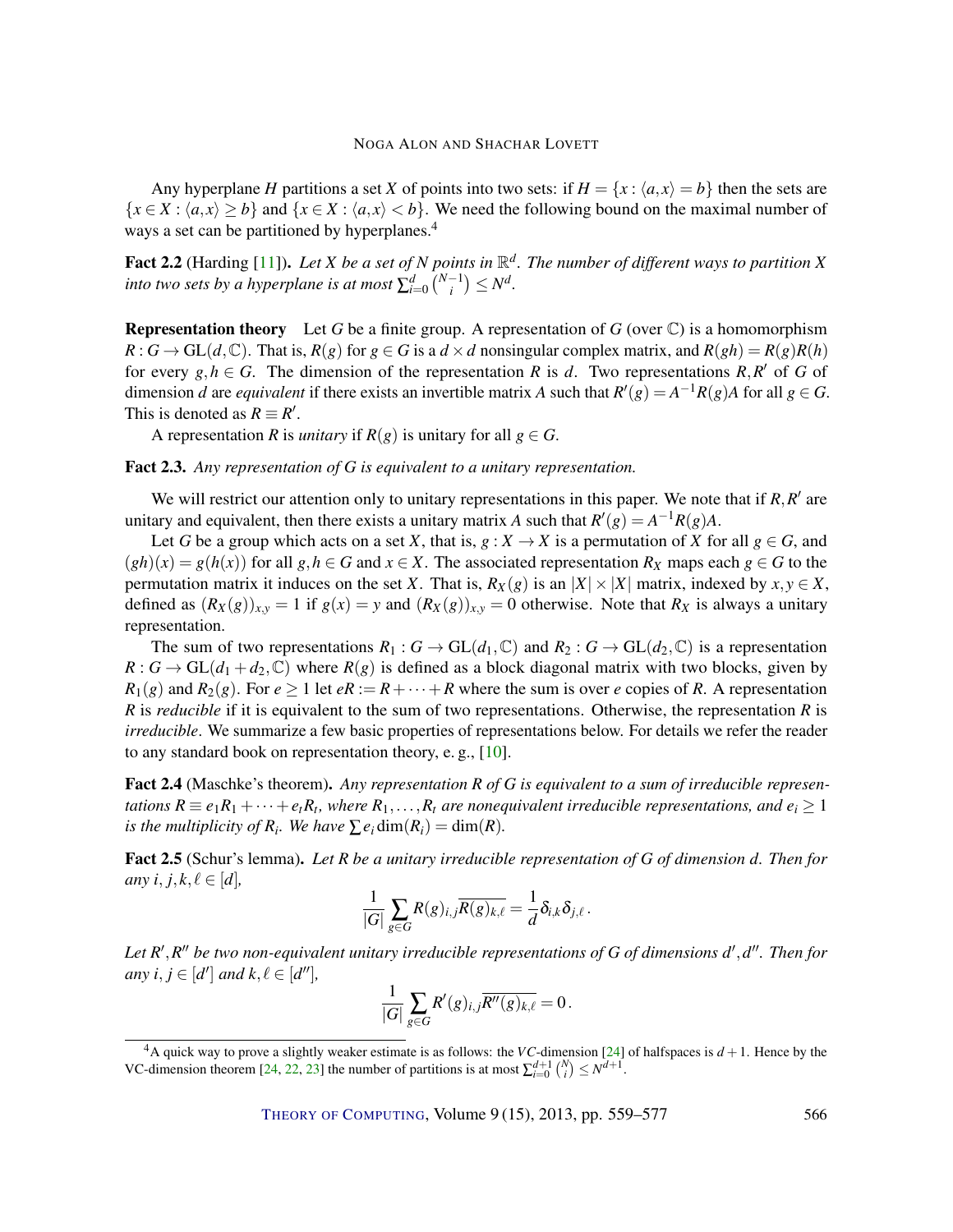The trivial representation is given by  $1(g) = 1$  for all  $g \in G$ . An immediate corollary of Schur's lemma is that for every representation *R* which is irreducible and nontrivial, we have  $\sum_{g \in G} R(g) = 0$ .

The group algebra  $\mathbb{C}[G]$  is the linear space of functions  $\mu : G \to \mathbb{C}$ . It is often written as  $\mu =$  $\sum_{g \in G} \mu(g) \cdot g$ . Note that the distributions over *G* form a subset of  $\mathbb{C}[G]$ . For  $\mu \in \mathbb{C}[G]$  and a representation *R* of *G*, let  $R(\mu) := \sum_{g \in G} \mu(g) R(g)$ . If  $\mu$  is a distribution, this is equivalent to  $R(\mu) = \mathbb{E}_{g \sim \mu}[R(g)]$ . Note that in this notation, the statistical distance between two distributions  $\mu, \mu'$  on G is dist $(\mu, \mu') =$  $\|\mu - \mu'\|_1$ .

## <span id="page-8-0"></span>3 Almost *X*-uniform distributions are statistically close to *X*-uniform distributions

We prove in this section [Theorem](#page-5-1) [1.4,](#page-5-1) which states that almost *X*-uniform distributions with small enough error are statistically close to *X*-uniform distributions. We recall the statement of the theorem.

**[Theorem](#page-5-1) [1.4](#page-5-1)** Let  $\mu$  be a distribution on G which is almost X-uniform with error  $\varepsilon$ . Then there exists a distribution  $\mu'$  on G which is X-uniform, and such that the statistical distance between  $\mu$  and  $\mu'$  is at most  $\varepsilon \cdot 3|X|^4$ .

We first rephrase the conditions for a distribution to be *X*-uniform, or almost *X*-uniform, in terms of representations. Let  $R_X$  be the representation of the action of *G* on *X*, i.e.,  $R_X(g)_{x,y} = 1_{g(x)=y}$ . Let  $U_G$ denote the uniform distribution over *G*.

<span id="page-8-1"></span>Proposition 3.1. *Let* µ *be a distribution on G. Then*

- *1.*  $\mu$  *is X*-*uniform iff*  $R_X(\mu) = R_X(U_G)$ ;
- *2.*  $\mu$  *is almost X-uniform with error*  $\varepsilon$  *iff*  $\|R_X(\mu) R_X(U_G)\|_{\infty} \leq \varepsilon$ .

*Proof.* The claim is immediate from the definitions of *X*-uniform and almost *X*-uniform distributions, since  $R_X(\mu)_{x,y} = \Pr_{g \sim \mu}[g(x) = y]$  and  $R_X(U_G)_{x,y} = \Pr_{g \in G}[g(x) = y]$ .  $\Box$ 

The first step is to decompose  $R_X$  into its irreducible representations. Let  $R_X \equiv e_0 \mathbf{1} + e_1 R_1 + \cdots$  $e_iR_i$ , where  $R_1, \ldots, R_t$  are unitary nonequivalent non-trivial irreducible representations, and  $e_i$  is the multiplicity of  $R_i$  in  $R_X$ . We next transform the conditions of [Proposition](#page-8-1) [3.1](#page-8-1) to the basis of the irreducible representations.

<span id="page-8-2"></span>Proposition 3.2. *Let* µ *be a distribution on G. Then*

- *1.*  $\mu$  *is X*-uniform iff  $R_i(\mu) = 0$  for all  $i \in [t]$ ;
- *2. if*  $\mu$  *is almost X*-uniform with error  $\varepsilon$  *then*  $||R_i(\mu)||_{\infty} \leq \varepsilon |X|$  *for all i* ∈ [*t*]*.*

*Proof.* As  $\mu$  is a distribution, then  $\mathbf{1}(\mu) = \sum_{g \in G} \mu(g) = 1$ , and the same holds for  $U_G$ . Hence always  $1(\mu) = 1(U_G)$ . Thus,  $R_X(\mu) = R_X(U_G)$  iff  $R_i(\mu) = R_i(U_G)$  for all  $i \in [t]$ . The first item follows since  $R_i(U_G) = 0$  for all  $i \in [t]$ . To see that, note that by Schur's lemma

$$
R_i(U_G)_{j,k} = \frac{1}{|G|} \sum_{g \in G} R_i(g)_{j,k} = \frac{1}{|G|} \sum_{g \in G} R_i(g)_{j,k} \overline{\mathbf{1}(g)} = 0
$$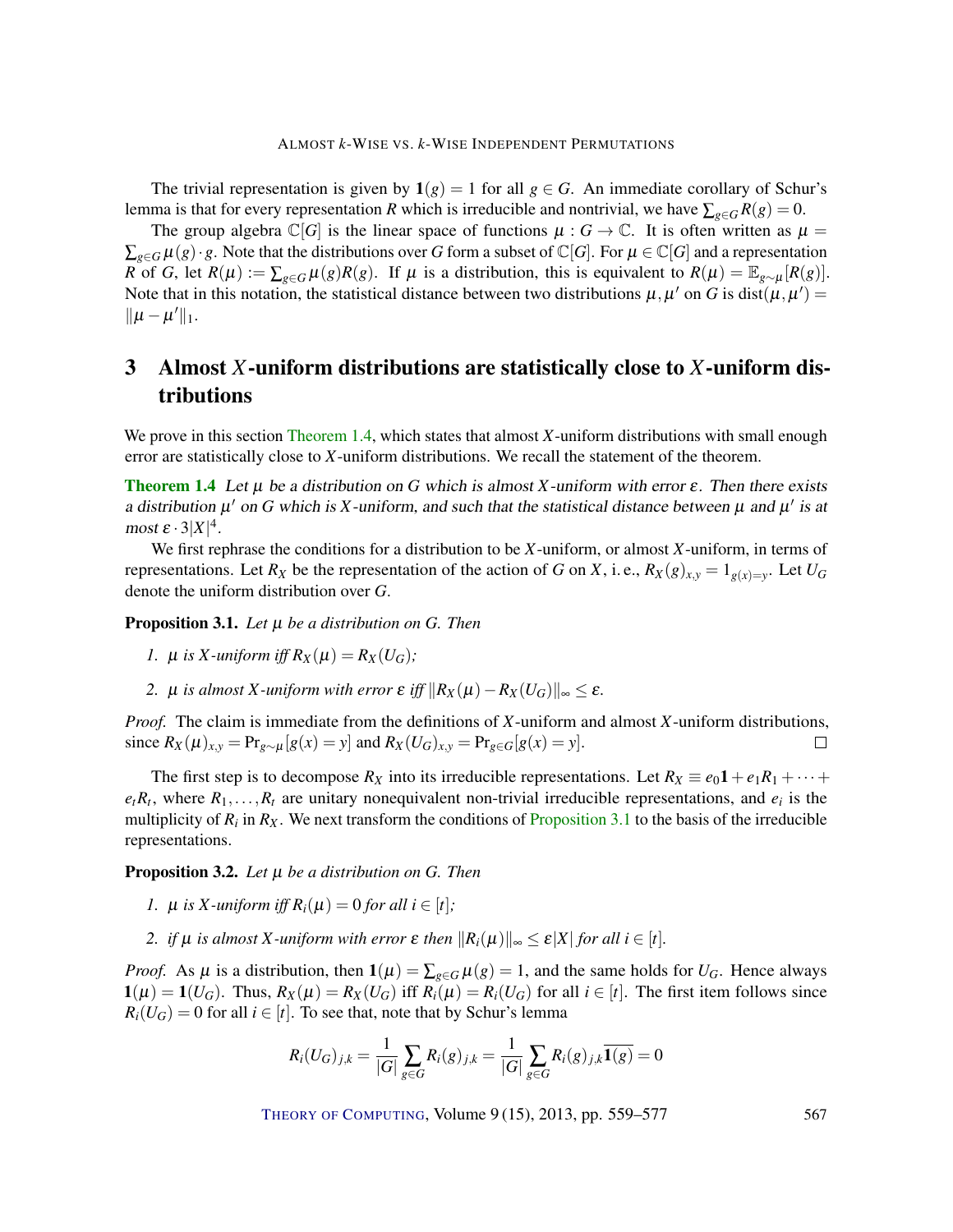<span id="page-9-2"></span>since  $R_i$  and 1 are nonequivalent unitary irreducible representations. To prove the second item, let  $\mu$  be an almost *X*-uniform distribution with error  $\varepsilon$ . By [Proposition](#page-8-1) [3.1](#page-8-1) this is equivalent to  $\|R_X(\mu) - R_X(U_G)\|_{\infty} \le$ ε. The *L*<sup>∞</sup> norm is not convenient for the basis change required to switch to the basis of the irreducible representations. We thus switch to the Frobenius norm, which is trivially bounded by

$$
||R_X(\mu)-R_X(U_G)||_{\text{Fr}}\leq \varepsilon|X|.
$$

Note that the Frobenius norm is invariant under unitary change of basis, and as both  $R_X$  and  $R_1, \ldots, R_t$  are unitary, the basis change can also be assumed to be unitary. We thus have

$$
\sqrt{\sum_{i=1}^t e_i \|R_i(\mu) - R_i(U_G)\|_{\text{Fr}}^2} = \|R_X(\mu) - R_X(U_G)\|_{\text{Fr}} \leq \varepsilon |X|,
$$

which combined with the fact that  $R_i(U_G) = 0$  implies that  $||R_i(\mu)||_{\infty} \leq \varepsilon |X|$ .

The main idea in the proof of [Theorem](#page-5-1) [1.4](#page-5-1) is to "correct" each element of  $R_i(\mu)$  to be zero by making a small statistical change in  $\mu$ , and without affecting the other elements of  $R_i$  or in any other  $R_{i'}$ . This is analogous to the proof idea of [\[5\]](#page-16-4) for almost *k*-wise independent bits (see also [\[3\]](#page-16-11)). Performing all these local changes sequentially over all elements of  $R_i$ ,  $i \in [t]$ , will shift  $\mu$  into an *X*-uniform distribution. Actually, as a first step we will get an element of  $\mathbb{C}[G]$  which we then fix to be a distribution.

Let  $R_i$  be one of the irreducible representations, and let  $d_i = \dim(R_i)$  be its dimension. For  $j, k \in [d_i]$ we define  $\Delta_{i,j,k} \in \mathbb{C}[G]$  as

$$
\Delta_{i,j,k}(g) = \frac{d_i}{|G|} \overline{R_i(g)_{j,k}}.
$$

We consider how shifting  $\mu$  by a small multiple of  $\Delta_{i,j,k}$  affects the entries of  $R_1, \ldots, R_t$ .

<span id="page-9-0"></span>**Proposition 3.3.** Let  $i \in [t], j, k \in [d_i]$  and  $i' \in [t], j', k' \in [d_{i'}]$ . For any  $\delta \in \mathbb{R}$  we have

$$
R_{i'}(\mu + \delta \Delta_{i,j,k})_{j',k'} = R_{i'}(\mu)_{j',k'} + \delta \cdot 1_{(i,j,k)=(i',j',k')}.
$$

*Proof.* First, by additivity

$$
R_{i'}(\mu+\delta\Delta_{i,j,k})_{j',k'}=R_{i'}(\mu)_{j',k'}+\delta\cdot R_{i'}(\Delta_{i,j,k})_{j',k'}.
$$

The claim follows from the orthogonality of the entries of the irreducible representations. By Schur's Lemma,

$$
R_{i'}(\Delta_{i,j,k})_{j',k'} = \frac{d_i}{|G|} \sum_{g \in G} R_{i'}(g)_{j',k'} \overline{R_i(g)_{j,k}} = 1_{(i,j,k)=(i',j',k')}.
$$

We will also need the following proposition, which asserts that  $1(\Delta_{i,j,k}) = 0$  and that  $\|\Delta_{i,j,k}\|_{\infty}$  is bounded.

<span id="page-9-1"></span>**Proposition 3.4.** *Let*  $i \in [t], j, k \in [d_i]$ *. Then* 

$$
l. \mathbf{1}(\Delta_{i,j,k})=0;
$$

THEORY OF C[OMPUTING](http://dx.doi.org/10.4086/toc), Volume 9(15), 2013, pp. 559-577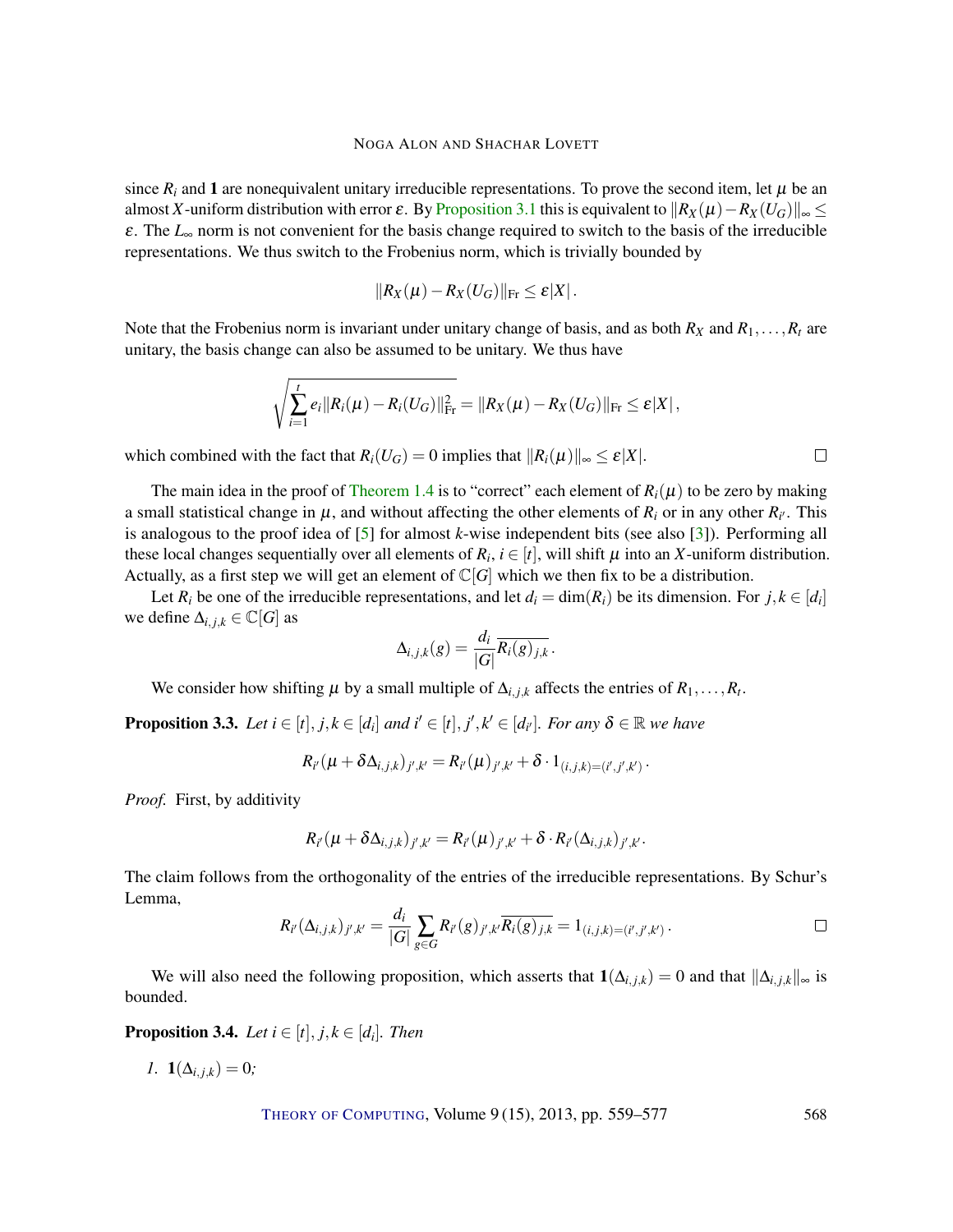*2.*  $\|\Delta_{i,j,k}\|_{\infty} \leq |X|/|G|$ .

*Proof.* The first item follows because  $\sum_{g \in G} R_i(g)_{j,k} = 0$  by Schur's lemma, since  $R_i$  is a nontrivial irreducible representation. The second item follows because  $d_i \leq |X|$  and because  $|R_i(g)|_{j,k}| \leq 1$  since  $R_i(g)$  is a unitary matrix.  $\Box$ 

Applying [Proposition](#page-9-1) [3.3](#page-9-0) and Proposition [3.4](#page-9-1) iteratively over all elements of  $R_1, \ldots, R_t$ , we obtain the following corollary.

<span id="page-10-0"></span>**Corollary 3.5.** Let  $\mu$  be a distribution over G which is almost X-uniform with error  $\varepsilon$ . Define  $\Delta \in \mathbb{C}[G]$ *by*

$$
\Delta(g) = -\sum_{i \in [t]} \sum_{j,k \in [d_i]} R_i(\mu)_{j,k} \cdot \Delta_{i,j,k}(g).
$$

*Then*

$$
I. R_X(\mu + \Delta) = R_X(U_G);
$$

2.  $\|\Delta\|_{\infty} \leq \varepsilon |X|^4 / |G|.$ 

*Proof.* The first item holds since  $R_i(\mu + \Delta)_{j,k} = R_i(U_G)_{j,k}$  for all  $i \in [t]$  and  $j, k \in d_i$  by [Proposition](#page-9-0) [3.3,](#page-9-0) and since  $1(\mu + \Delta) = 1(U_G) = 1$  by the first item in [Proposition](#page-9-1) [3.4.](#page-9-1) The second item holds since  $\sum d_i^2 \leq |X|^2$  as  $\dim(R_X) = |X|, |R_i(\mu)_{j,k}| \leq \varepsilon |X|$  by [Proposition](#page-8-2) [3.2,](#page-8-2) and  $|\Delta_{i,j,k}(g)| \leq |X|/|G|$  by the second item in [Proposition](#page-9-1) [3.4.](#page-9-1)  $\Box$ 

We are nearly done. The only problem is that  $\mu + \Delta$  may not be a distribution: it may be complex, or have negative values. This can be fixed, without increasing the statistical distance too much. This concludes the proof of [Theorem](#page-5-1) [1.4.](#page-5-1)

*Proof of [Theorem](#page-5-1) [1.4.](#page-5-1)* Let  $\lambda = |G| \cdot ||\Delta||_{\infty} \le \varepsilon |X|^4$ . Define

$$
\mu' = (1 - \lambda) \left( \mu + \frac{\Delta + \overline{\Delta}}{2} \right) + \lambda U_G.
$$

We claim that  $\mu'$  is a distribution which is *X*-uniform. This will establish the result as

$$
\|\mu-\mu'\|_1 \leq \lambda \|\mu\|_1 + (1-\lambda) \|\Delta\|_1 + \lambda \|U_G\|_1 \leq 3\lambda = 3\varepsilon |X|^4.
$$

First let us show that  $R_X(\mu') = R_X(U_G)$ . We already know by [Corollary](#page-10-0) [3.5](#page-10-0) that  $R_X(\mu + \Delta) = R_X(U_G)$ . Conjugating this equality, since  $R_X$  is a real representation (i. e., all elements in  $R_X(g)$  are real), and since  $\mu$ ,  $U_G \in \mathbb{R}[G]$  are also real, we obtain that also

$$
R_X(\mu+\Delta)=R_X(U_G).
$$

Thus  $R_X(\mu') = R_X(U_G)$  since  $R_X(\mu')$  is a convex combination of  $R_X(\mu + \Delta), R_X(\mu + \overline{\Delta})$  and  $R_X(U_G)$ .

To conclude we need to show that  $\mu'$  is a distribution, i. e., it is real, nonnegative and sums to one. By definition of  $\mu'$  it is real, and since  $R_X(\mu') = R_X(U_G)$  we have  $\sum_{g \in G} \mu'(g) = \mathbf{1}(\mu') = \mathbf{1}(U_G) = 1$ . The bound  $\mu'(g) \ge 0$  for all  $g \in G$  follows by elementary calculations from  $\mu(g) \ge 0$ ,  $|\Delta(g)| \le \lambda/|G|$  and  $U_G(g) = 1/|G|$ .  $\Box$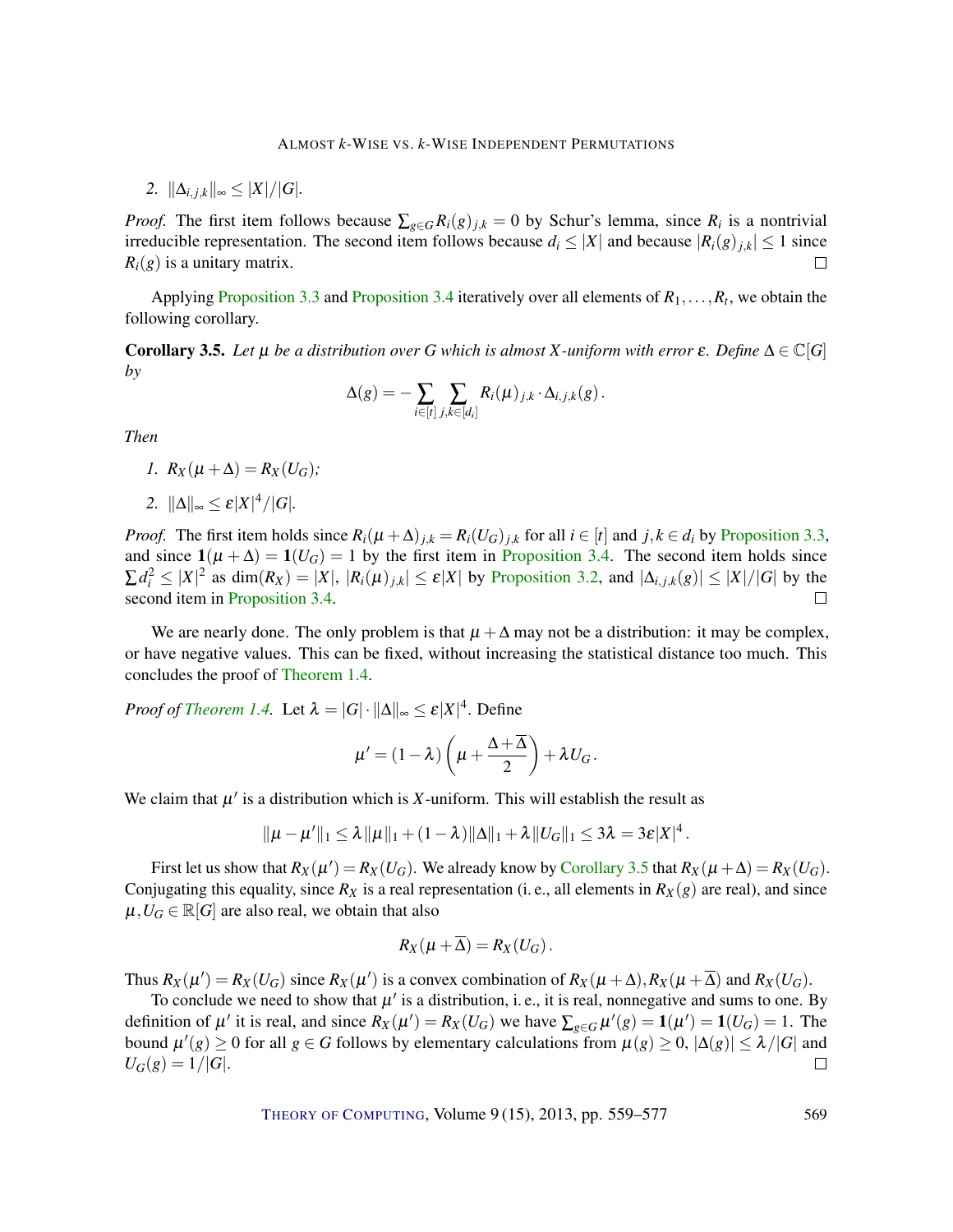## <span id="page-11-0"></span>4 Uniformly random sets support *X*-uniform distributions

We establish [Theorem](#page-5-0) [1.5](#page-5-0) in this section, which states that w. h. p. a uniformly random set of size  $|X|^{O(1)}$ supports an *X*-uniform distribution. We recall the statement of the theorem.

**[Theorem](#page-5-0) [1.5](#page-5-0)** Let  $S \subset G$  be a uniformly random set of size k for  $k = O(|X|^6)$ . Then with high probability over the choice of *S*, there exists a distribution  $\mu$  supported on *S* which is *X*-uniform.

Recall that a distribution  $\mu$  is *X*-uniform if  $Pr_{g \sim \mu}[g(x) = y] = Pr_{g \in G}[g(x) = y]$  for all  $x, y \in X$ . We say a set *S supports X-uniformity* if there exists a distribution supported on *S* which is *X*-uniform. We first establish that this is a purely geometric property of *S*.

Let  $R_X$  be the representation of the action of  $G$  on  $X$ , that is,

$$
R_X(g)_{x,y}=1_{g(x)=y}.
$$

Let  $U = R_X(U_G) = \mathbb{E}_{g \in G}[R_X(g)]$  denote the matrix which corresponds to the action on *X* of the uniform distribution over *G*. We consider these matrices as points in  $\mathbb{R}^d$  for  $d = |X|^2$ .

<span id="page-11-1"></span>**Proposition 4.1.** *A set*  $S \subset G$  *supports*  $X$ -uniformity iff the convex hull of the matrices  $\{R_X(g) : g \in S\}$ *contains the matrix U.*

*Proof.* A point in the convex hull is given by  $M = \sum_{g \in S} \mu(g) \cdot R_X(g)$  where  $\mu(g) \ge 0$  and  $\sum_{g \in S} \mu(g) = 1$ . Thus, each point in the convex hull corresponds to a distribution  $\mu$  over *S*, and vice versa. Note that  $M_{x,y} = \Pr_{g \sim \mu}[g(x) = y]$ , hence an *X*-uniform distribution corresponds to the matrix *U*.  $\Box$ 

Let  $S \subset G$  be a uniformly random set. By [Proposition](#page-11-1) [4.1](#page-11-1) it is enough to show that the matrix *U* lies in the convex hull of  ${R_X(g) : g \in S}$ . Suppose this is not the case; then there must exist a hyperplane *H* in  $\mathbb{R}^d$  which passes through *U* and such that all matrices  $\{R_X(g) : g \in S\}$  lie on one side of *H*. We first show that any hyperplane which passes through *U* has a noticeable fraction of the matrices  $\{R_X(g) : g \in G\}$  on both sides.

<span id="page-11-2"></span>**Proposition 4.2.** Let *H* be a hyperplane which passes through *U*. The number of matrices  $\{R_X(g) : g \in G\}$ *on any side of H is at least*  $|G|/(|X|^2+1)$ *.* 

*Proof.* Let  $H^+$  denote a halfspace defined by  $H$ , and let  $G^+ = \{g \in G : R_X(g) \in H^+\}$  denote the set of permutations whose corresponding matrices lie in  $H^+$ . The matrix *U* can be written by Carathéodory theorem as the convex combination of  $d+1$  matrices  $R_X(g_0), \ldots, R_X(g_d)$ . We claim that for any  $h \in G$ , the matrix *U* also belongs to the convex hull of  $R_X(g_0h), \ldots, R_X(g_dh)$ . This follows since  $R_X(g_ih)$  =  $R_X(g_i)R_X(h)$  and  $UR_X(h) = U$ . Thus, at least one of  $g_0h, \ldots, g_dh$  must lie in  $G^+$ , for any choice of  $h \in G$ . This concludes the proof since for a randomly chosen *h*,

$$
1 = \Pr_{h \in G}[\exists i, g_i h \in G^+] \le \sum_{i=0}^d \Pr_{h \in G}[g_i h \in G^+] = (d+1) \cdot \frac{|G^+|}{|G|}.
$$

We now establish [Theorem](#page-5-0) [1.5.](#page-5-0)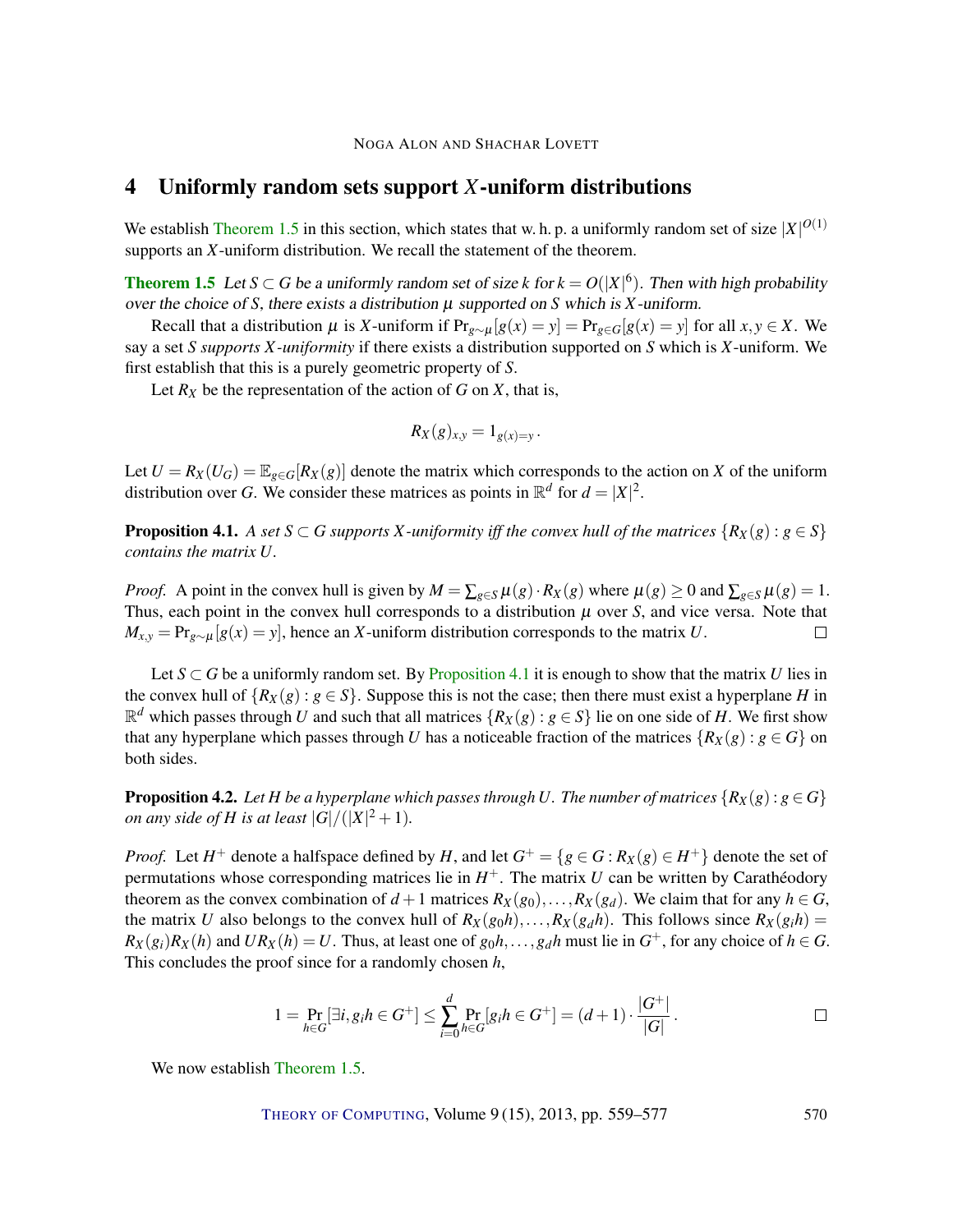*Proof of [Theorem](#page-5-0) [1.5.](#page-5-0)* Let  $S \subset G$  be a uniformly random set of *N* elements, chosen with repetitions. Let  $K \triangleleft G$  be the normal subgroup of *G* which acts trivially on *X*, i.e.,  $K = \{g \in G : g(x) = x \,\forall x \in X\}.$ Observe that the quotient group  $G/K$  also acts on *X*, and that  ${R_X(g) : g \in G} = {R_X(g) : g \in G/K}$ . Thus the number of distinct matrices  $R_X(g)$  is bounded by  $|G/K| \leq |X|!$ , and by [Fact](#page-7-0) [2.2](#page-7-0) the number of ways to partition this set of matrices by any hyperplane, and in particular one which passes through *U*, is bounded by  $(|X|!)^d$ . Fix such a partition. The number of matrices  $\{R_x(g) : g \in G\}$  which lies on each side of the partition is at least  $|G|/(d+1)$  by [Proposition](#page-11-2) [4.2.](#page-11-2) Hence, the probability that *S* is contained in one side of the partition is bounded by  $2(1-1/(d+1))^N$ . Thus, by the union bound, the probability that there exists a hyperplane passing through *U*, such that *S* is contained in one side of it, is at most

$$
|(X!)|^{d} \cdot 2\left(1 - \frac{1}{d+1}\right)^{N} \leq 2\exp(-N/(d+1) + d\log(|X|!)),
$$

which is at most 0.01 (say) for  $N = O(d^2 \log(|X|!)) \leq O(|X|^6)$ .

## <span id="page-12-0"></span>5 Almost *X*-uniform distributions support *X*-uniform distributions

We prove in this section [Theorem](#page-5-2) [1.6,](#page-5-2) which states that if  $\mu$  is an almost  $X \times X$ -uniform distribution with small enough error, then there exists an *X*-uniform distribution  $\mu'$  supported on the support of  $\mu$ . We recall the statement of the theorem.

**[Theorem](#page-5-2) [1.6](#page-5-2)** Let  $\mu$  be a distribution supported on a set *S* ⊂ *G* which is almost (*X* × *X*)-uniform with error  $\varepsilon < 0.5|X|^{-7}$ . Then there exists a distribution  $\mu'$  supported on *S* which is *X*-uniform.

Fix such a distribution  $\mu$ , and let *S* denote its support,  $S = \{g : \mu(g) > 0\}$ . Let  $R_X$  be the representation of *G* acting on *X*. By [Proposition](#page-11-1) [4.1,](#page-11-1) *S* supports an *X*-uniform distribution iff  $R_X(U_G) = \mathbb{E}_{g \in G}[R_X(g)]$ lies in the convex hull of  $\{R_X(g) : g \in S\}$ . Assume this is not the case; then there exists a hyperplane *H* which passes through  $R_X(U_G)$  and such that all  $\{R_X(g) : g \in S\}$  lie on one side of *H*.

We first project *H* into a hyperplane with a simpler representation. Let  $R_X \equiv e_0 \mathbf{1} + e_1 R_1 + \cdots + e_t R_t$ denote the decomposition of  $R_X$  into unitary nonequivalent irreducible representation, and let  $d_i = \dim(R_i)$ denote the dimension of each irreducible representation. Essentially, we will project *H* to "use" only one copy from each nontrivial irreducible representation. That is, we will show that *H* can be projected to a hyperplane separating 0 from  ${R_1(g) \times \cdots \times R_t(g) : g \in S}$ .

**Proposition 5.1.** *There exists a map*  $L: G \to \mathbb{R}$  *given by* 

$$
L(g) := \sum_{i \in [t]} \sum_{j,k \in [d_i]} \lambda_{i,j,k} \cdot R_i(g)_{j,k}
$$

*for some coefficients*  $\{\lambda_{i,j,k} \in \mathbb{C} : i \in [t], j,k \in [d_i]\}$  *such that* 

- *1.*  $\mathbb{E}_{g \in G}[L(g)] = 0;$
- *2. for all*  $g \in S$ ,  $L(g) > 0$ .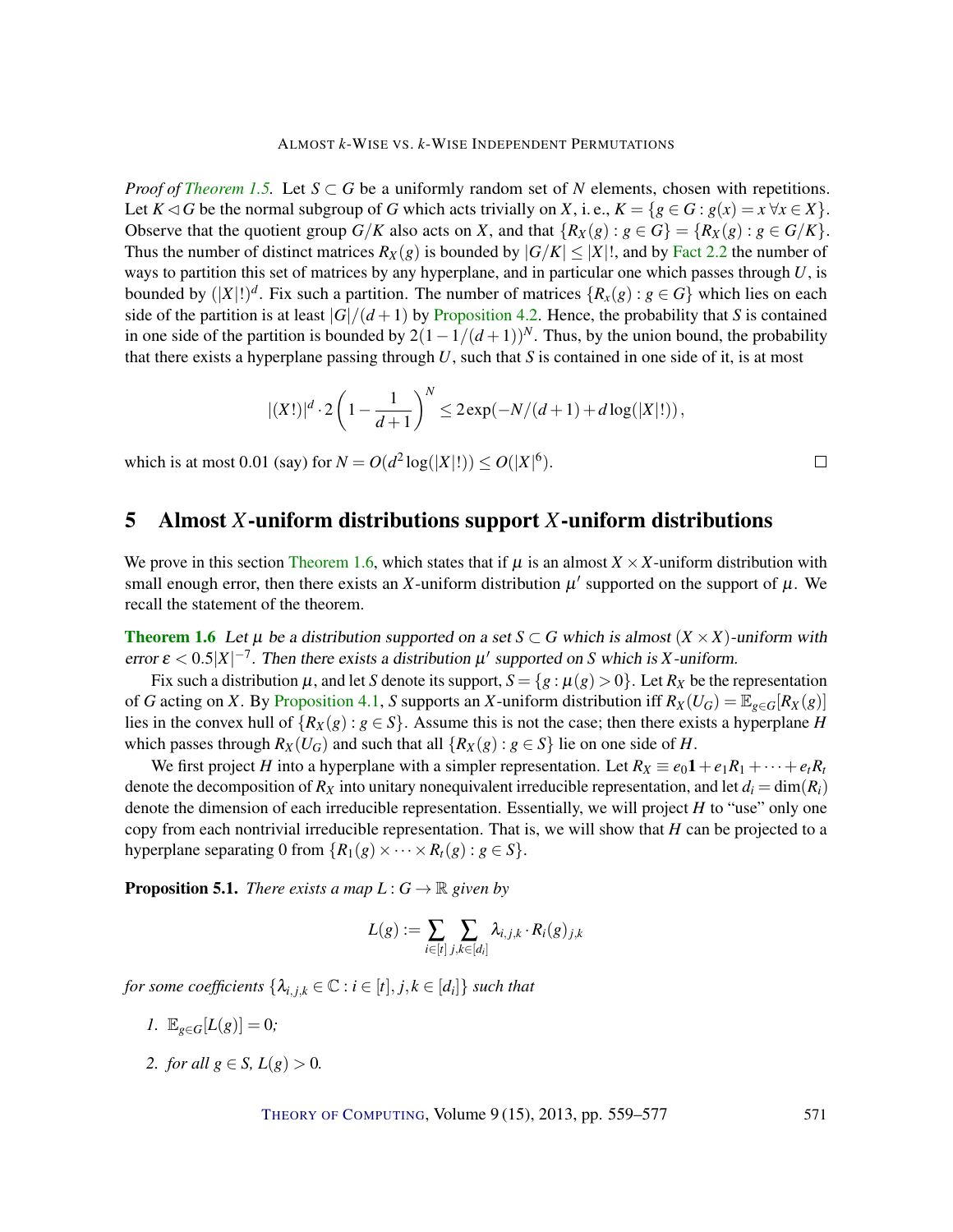*Proof.* The existence of a hyperplane *H* separating  $R_X(U_G)$  from  $\{R_X(g) : g \in S\}$  implies that there exists a map  $L': G \to \mathbb{R}$  defined as  $L'(g) = \sum_{x,y \in X} \alpha_{x,y} R_X(g)_{x,y}$  for some real coefficients  $\{\alpha_{x,y} \in \mathbb{R} : x,y \in X\}$ such that

$$
L'(g) > \mathbb{E}_{h \in G}[L'(h)]
$$

for all  $g \in S$ . Applying the linear transformation mapping  $R_X$  into the basis of irreducible representations, we get that  $L'(g)$  can be expressed as

$$
L'(g) = \sum_{\ell \in [e_0]} \beta_{0,\ell} \mathbf{1}(g) + \sum_{i \in [t]} \sum_{j,k \in [d_i]} \sum_{\ell \in [e_i]} \beta_{i,j,k,\ell} R_i(g)_{j,k},
$$

where  $\beta_{0,\ell}, \beta_{i,j,k,\ell} \in \mathbb{C}$  are obtained by a linear transformation (over  $\mathbb{C}$ ) of  $\alpha_{x,y}$ . Observe that  $\mathbb{E}_{g \in G}[L'(g)] =$  $\sum_{\ell \in [e_0]} \beta_{0,\ell}$  by Schur's lemma, and define  $L(g) := L'(g) - \mathbb{E}[L'(g)]$ . Note that  $L : G \to \mathbb{R}$  is real since  $L': G \to \mathbb{R}$  was real, that  $\mathbb{E}[L] = 0$  and that  $L(g) > 0$  for all  $g \in S$ . The coefficient  $\lambda_{i,j,k}$  is given by the sum of all  $\beta_{i,j,k,\ell}$  over  $\ell \in [e_i]$ .  $\Box$ 

We may assume without loss of generality that  $\mathbb{E}_{g \in G}[L^2(g)] = 1$  by multiplying all coefficients  $\lambda_{i,j,k}$  by an appropriate factor. The main idea is to show that if  $\mu$  is almost  $X \times X$  uniform, then  $\mathbb{E}_{g \sim \mu}[L^2(g)] \approx \mathbb{E}_{g \in G}[L^2(g)] = 1$  while  $\mathbb{E}_{g \sim \mu}[L(g)] \approx \mathbb{E}_{g \in G}[L(g)] = 0$ . Combining this with a bound on  $||L||_{\infty}$  a simple calculation shows that it cannot be the case that  $L(g) > 0$  for all *g* in the support of  $\mu$ .

The first step is to show that the coefficients  $\lambda_{i,j,k}$  cannot be very large.

#### <span id="page-13-0"></span>Proposition 5.2.

$$
\sum_{i \in [t]} \sum_{j,k \in [d_i]} \frac{|\lambda_{i,j,k}|^2}{d_i} = 1.
$$

*In particular,*  $|\lambda_{i,j,k}| \leq |X|^{1/2}$  for all  $i, j, k$ .

*Proof.* We assumed  $\mathbb{E}[L^2] = 1$ , which, since *L* is real, implies  $\mathbb{E}[|L|^2] = 1$ . Using Schur's lemma we get

$$
1 = \mathbb{E}_{g \in G} [L(g) \cdot \overline{L(g)}]
$$
  
\n
$$
= \sum_{i,i' \in [t]} \sum_{j,k \in [d_i]} \sum_{j',k' \in [d_{i'}]} \lambda_{i,j,k} \overline{\lambda_{i',j',k'}} \mathbb{E}_{g \in G} [R_i(g)_{j,k} \overline{R_{i'}(g)}_{j',k'}]
$$
  
\n
$$
= \sum_{i \in [t]} \sum_{j,k \in [d_i]} \frac{|\lambda_{i,j,k}|^2}{d_i},
$$

and in particular  $|\lambda_{i,j,k}|^2 \leq d_i \leq |X|$ .

An immediate corollary is that  $L(g)$  can never be very large.

<span id="page-13-1"></span>**Corollary 5.3.**  $|L(g)| \leq |X|^{2.5}$  *for all g*  $\in$  *G*.

*Proof.* We have  $|R_i(g)_{j,k}| \le 1$  since  $R_i$  is unitary, hence  $|L(g)| \le \sum_{i \in [t]} \sum_{j,k \in [d_i]} |\lambda_{i,j,k}| \le |X|^{2.5}$  since  $\sum d_i^2 \leq |X|^2$ .  $\Box$ 

THEORY OF C[OMPUTING](http://dx.doi.org/10.4086/toc), Volume 9(15), 2013, pp. 559–577 572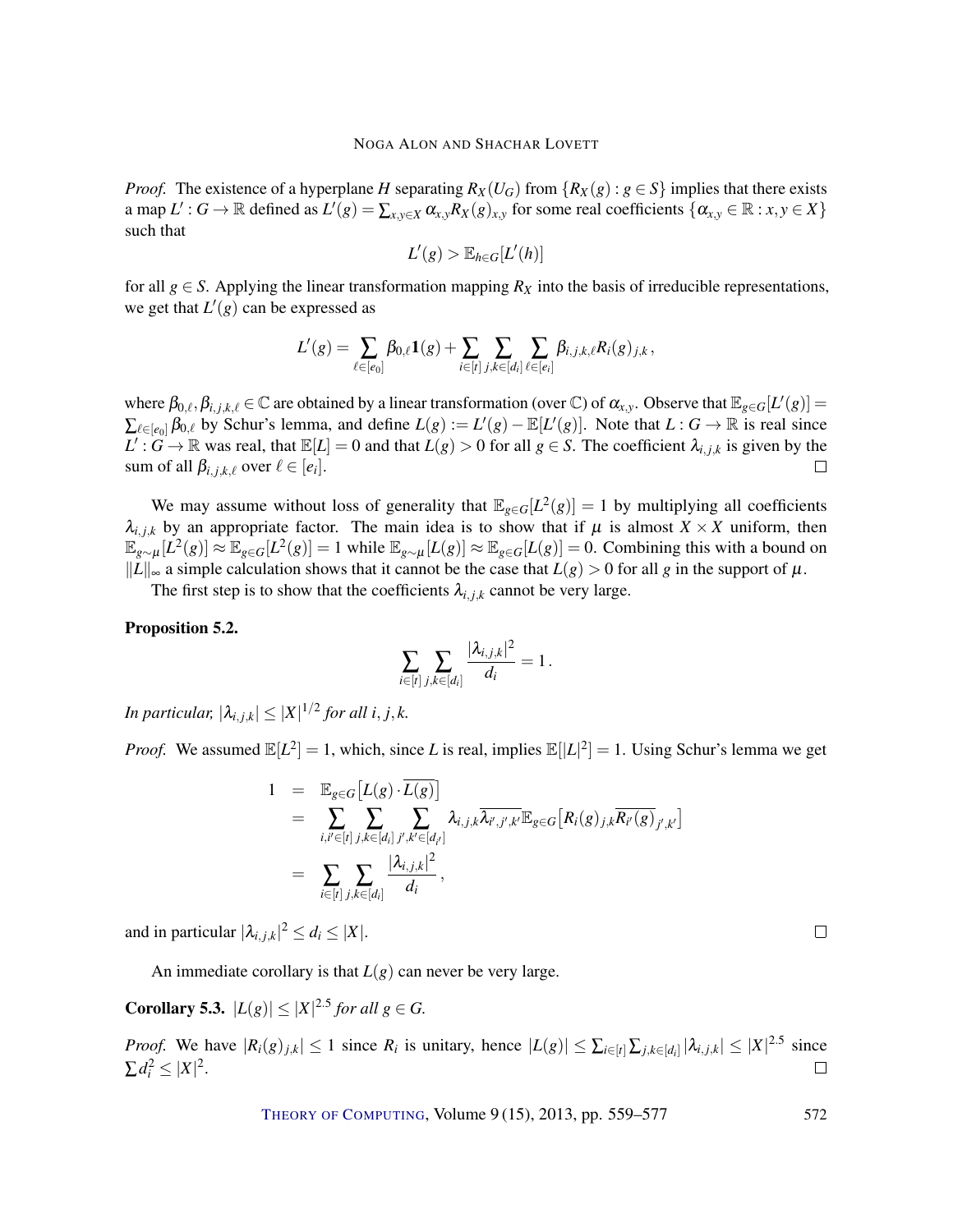The bound on  $|\lambda_{i,j,k}|$  together with the assumption that  $\mu$  is almost  $X \times X$ -uniform, implies that the first and second moments of  $L$  are approximately the same under  $\mu$  and under the uniform distribution over *G*.

<span id="page-14-0"></span>Proposition 5.4. *Let* µ *be a distribution which is almost X* ×*X -uniform with error* ε*. Then*

- *1.*  $|\mathbb{E}_{g \sim \mu}[L(g)]| \leq \varepsilon |X|^{4.5}$ ;
- 2.  $|\mathbb{E}_{g \sim \mu}[L^2(g)] 1| \leq \varepsilon |X|^7$ *.*

*Proof.* We have

$$
|\mathbb{E}_{g \sim \mu}[L(g)]| \leq \sum_{i \in [t]} \sum_{j,k \in [d_i]} |\lambda_{i,j,k}| |\mathbb{E}_{g \sim \mu}[R_i(g)_{j,k}]|.
$$

The bound on the first moment follows since  $\sum d_i^2 \le |X|^2$ ; since  $|\lambda_{i,j,k}| \le |X|^{1/2}$  by [Proposition](#page-13-0) [5.2;](#page-13-0) and since  $\mu$  is in particular *X*-uniform with error  $\mathcal{E}|X|$ , we have by [Proposition](#page-8-2) [3.2](#page-8-2) that  $|\mathbb{E}_{g \sim \mu}[R_i(g)_{i,k}]| \le$  $\epsilon|X|^2$ . The bound on the second moment is proved in a similar way. Recall that we proved the identity  $\sum |\lambda_{i,j,k}|^2 / d_i = 1$  in [Proposition](#page-13-0) [5.2.](#page-13-0) So

$$
\mathbb{E}_{g \sim \mu} [|L(g)|^2 - 1] = \sum_{i,j,k} |\lambda_{i,j,k}|^2 \cdot (\mathbb{E}_{g \sim \mu} [|R_i(g)_{j,k}|^2] - 1/d_i) + \sum_{(i,j,k) \neq (i',j',k')} \lambda_{i,j,k} \overline{\lambda_{i',j',k'}} \cdot \mathbb{E}_{g \sim \mu} [R_i(g)_{j,k} \overline{R_{i'}(g)_{j',k'}}].
$$

To conclude the proof we need to show that  $\mathbb{E}_{g\sim\mu}[|R_i(g)_{j,k}|^2] \approx 1/d_i$  and that  $\mathbb{E}_{g\sim\mu}[R_i(g)_{j,k}R_{i'}(g)_{j',k'}] \approx 0$ .

The condition that  $\mu$  is almost  $X \times X$ -uniform with error  $\varepsilon$  is equivalent to

$$
||R_{X\times X}(\mu)-R_{X\times X}(U_G)||_\infty\leq \varepsilon\,.
$$

Switching to the Frobenius norm, this implies

$$
||R_{X\times X}(\mu)-R_{X\times X}(U_G)||_{\text{Fr}}\leq \varepsilon |X|^2\,.
$$

We now decompose  $R_{X\times X}$  to simpler representations, coming from the irreducible representations of *R<sub>X</sub>*. We have that  $R_{X \times X} = R_X \otimes R_X$ , which since  $R_X$  is real, also gives  $R_{X \times X} = R_X \otimes \overline{R_X}$ . Now, if  $R_X \equiv e_0 \mathbf{1} + \sum_{i=1}^t e_i R_i$  is the decomposition of  $R_X$  into irreducible unitary nonequivalent representations, we have

$$
R_{X\times X}\equiv e_0^2\mathbf{1}+\sum_{i=1}^t e_0e_i(R_i+\overline{R_i})+\sum_{i,i'=1}^t e_ie_{i'}(R_i\otimes \overline{R_{i'}}).
$$

Note that this is not the decomposition of  $R_{X\times X}$  into irreducible representations, since  $R_i\otimes \overline{R_{i'}}$  is reducible! Nevertheless, we observe that as the basis change for  $R_X$  was unitary, so is the basis change for  $R_{X \times X}$ (since the tensor product of two unitary matrices is again unitary). In particular, we get that

$$
\|(R_i\otimes \overline{R_{i'}})(\mu)-(R_i\otimes \overline{R_{i'}})(U_G)\|_{\text{Fr}}\leq \varepsilon|X|^2\,,
$$

which implies that

$$
|| (R_i \otimes \overline{R_{i'}})(\mu) - (R_i \otimes \overline{R_{i'}})(U_G)||_{\infty} \leq \varepsilon |X|^2.
$$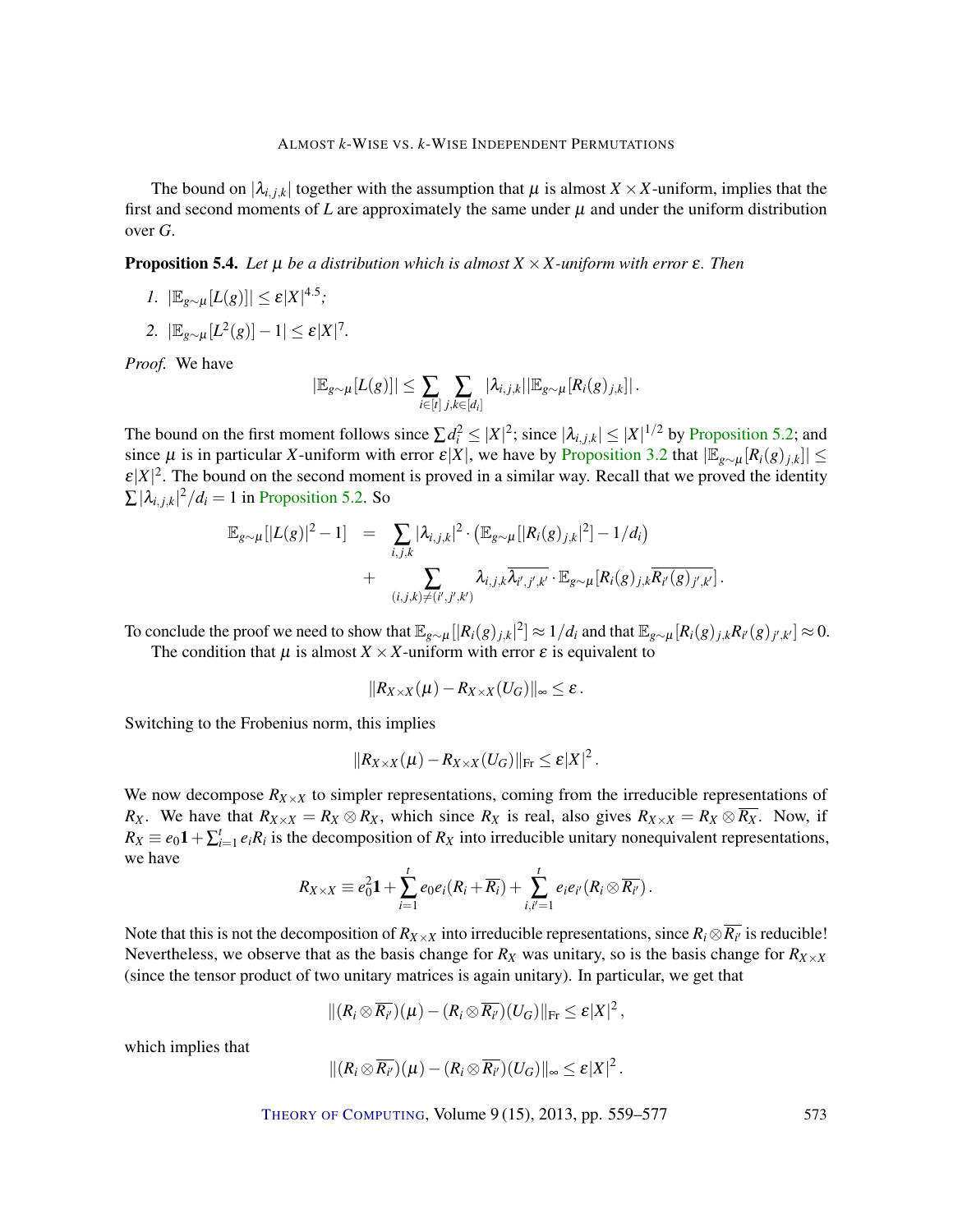<span id="page-15-1"></span>The matrix  $R_i \otimes \overline{R_{i'}}$  is indexed by  $((j, j'), (k, k'))$ , where  $(R_i \otimes \overline{R_{i'}})(g)_{(j, j'), (k, k')} = R_i(g)_{j,k} \overline{R_{i'}(g)_{j',k'}}$ . We thus get that for any  $i, j, k, i', j', k'$  we have

$$
\left|\mathbb{E}_{g\sim\mu}[R_i(g)_{j,k}\overline{R_{i'}(g)_{j',k'}}]-\mathbb{E}_{g\in G}[R_i(g)_{j,k}\overline{R_{i'}(g)_{j',k'}}]\right|\leq \varepsilon|X|^2.
$$

To conclude, by Schur's lemma

$$
\mathbb{E}_{g \in G}[R_i(g)_{j,k}\overline{R_{i'}(g)_{j',k'}}] = \frac{1}{d_i}1_{(i,j,k)=(i',j',k')}.
$$

The bound for the second moment now follows by elementary calculations analogous to the ones for the first moment.  $\Box$ 

We are now ready to prove [Theorem](#page-5-2) [1.6.](#page-5-2)

*Proof of [Theorem](#page-5-2) [1.6.](#page-5-2)* Let  $\mu$  be almost  $X \times X$  uniform with error  $\varepsilon \leq 0.5|X|^{-7}$ . Summarizing [Corol](#page-13-1)[lary](#page-13-1) [5.3](#page-13-1) and [Proposition](#page-14-0) [5.4,](#page-14-0) we have

1.  $||L||_{\infty} \leq |X|^{2.5};$ 

$$
2. E_{g \sim \mu}[L(g)] \leq \varepsilon |X|^{4.5};
$$

$$
3. E_{g \sim \mu}[L(g)^2] \ge 1 - \varepsilon |X|^7.
$$

However, since we assumed by contradiction that  $L(g) > 0$  for all *g* in the support of  $\mu$ , we have

$$
\mathbb{E}_{g\sim\mu}[L(g)^2] \leq \|L(g)\|_{\infty} \cdot \mathbb{E}_{g\sim\mu}[L(g)] \leq |X|^{2.5} \cdot \varepsilon |X|^{4.5},
$$

i. e., we have

$$
1-\varepsilon |X|^7 \leq \varepsilon |X|^7,
$$

which is false whenever  $\varepsilon < 0.5 |X|^{-7}$ .

## <span id="page-15-0"></span>6 Summary and open problems

We showed that almost *X*-uniform (or almost  $X \times X$ -uniform) distributions are close to *X*-uniform distributions in two ways: they are statistically close to some  $X$ -uniform distribution  $\mu'$ , and they support a *X*-uniform distribution  $\mu''$ . It may be possible that both can be realized by the same *X*-uniform distribution, i. e., that  $\mu' = \mu''$ . We leave this as an open problem.

Another interesting combinatorial problem is to construct small families which are uniform. Even in the special case of *k*-wise independent permutations, this is known explicitly only for families of exponential size [\[9\]](#page-16-2) or non-explicitly by a probabilistic argument [\[17\]](#page-17-2). It is intriguing whether the probabilistic argument can be adapted to efficiently construct such families.

Acknowledgements We thank Avi Wigderson for helpful discussions and reference to the work of Karp and Papadimitriou [\[13\]](#page-17-5), and Laci Babai for helpful comments.

THEORY OF C[OMPUTING](http://dx.doi.org/10.4086/toc), Volume 9 (15), 2013, pp. 559–577 574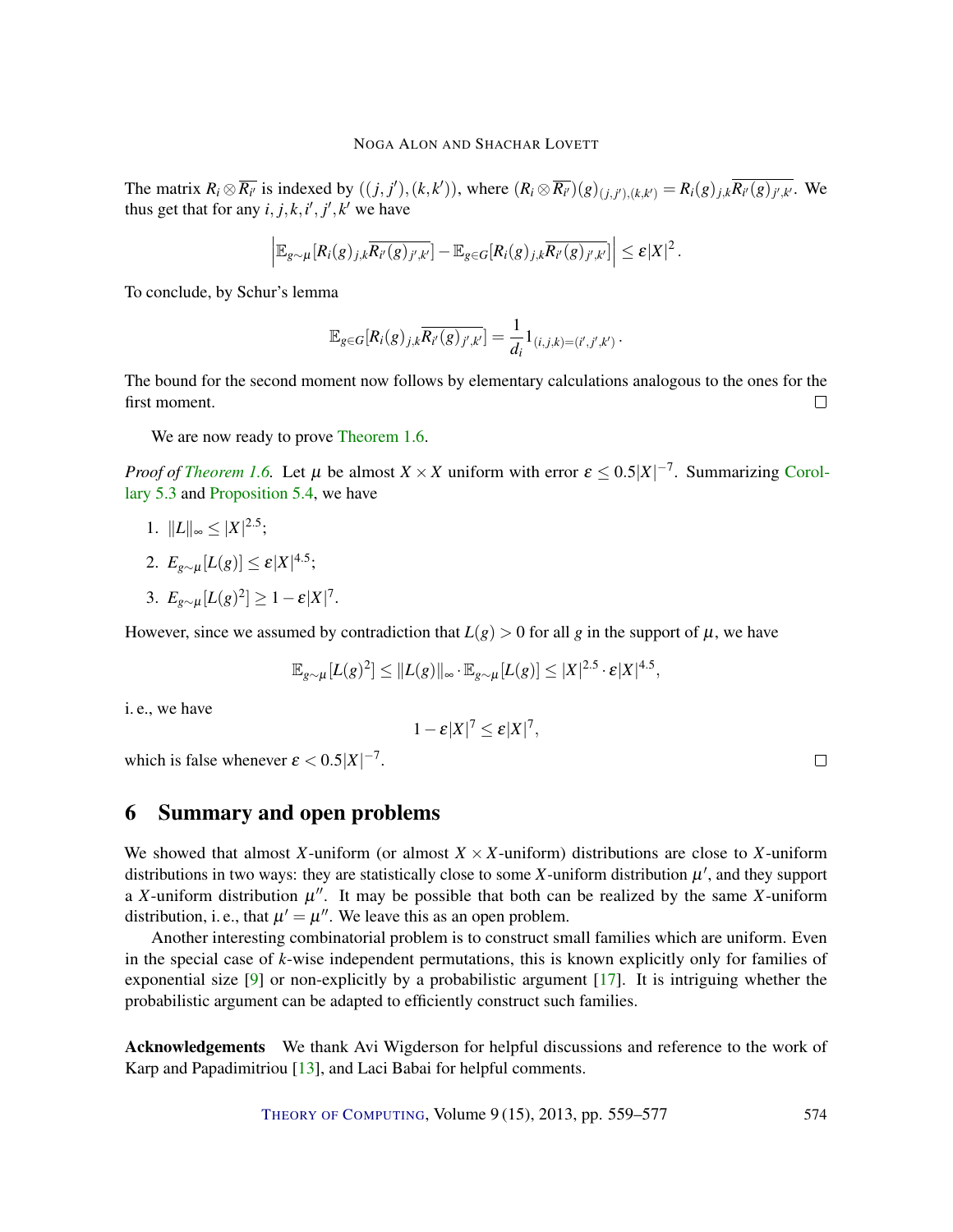## References

- <span id="page-16-7"></span>[1] NIR AILON AND NOGA ALON: Hardness of fully dense problems. *Inform. and Comput.*, 205(8):1117–1129, 2007. [\[doi:10.1016/j.ic.2007.02.006\]](http://dx.doi.org/10.1016/j.ic.2007.02.006) [563](#page-4-0)
- <span id="page-16-8"></span>[2] GORJAN ALAGIC AND ALEXANDER RUSSELL: Spectral concentration of positive functions on compact groups. *J. Fourier Anal. Appl.*, 17(3):355–373, 2011. [\[doi:10.1007/s00041-011-9174-5\]](http://dx.doi.org/10.1007/s00041-011-9174-5) [564](#page-5-3)
- <span id="page-16-11"></span>[3] NOGA ALON, ALEXANDR ANDONI, TALI KAUFMAN, KEVIN MATULEF, RONITT RUBINFELD, AND NING XIE: Testing *k*-wise and almost *k*-wise independence. In *Proc. 39th STOC*, pp. 496–505. ACM Press, 2007. [\[doi:10.1145/1250790.1250863\]](http://dx.doi.org/10.1145/1250790.1250863) [568](#page-9-2)
- <span id="page-16-0"></span>[4] NOGA ALON, LÁSZLÓ BABAI, AND ALON ITAI: A fast and simple randomized parallel algorithm for the maximal independent set problem. *J. Algorithms*, 7(4):567–583, 1986. [\[doi:10.1016/0196-](http://dx.doi.org/10.1016/0196-6774(86)90019-2) [6774\(86\)90019-2\]](http://dx.doi.org/10.1016/0196-6774(86)90019-2) [560](#page-1-0)
- <span id="page-16-4"></span>[5] NOGA ALON, ODED GOLDREICH, AND YISHAY MANSOUR: Almost *k*-wise independence versus *k*-wise independence. *Inform. Process. Lett.*, 88(3):107–110, 2003. [\[doi:10.1016/S0020-](http://dx.doi.org/10.1016/S0020-0190(03)00359-4) [0190\(03\)00359-4\]](http://dx.doi.org/10.1016/S0020-0190(03)00359-4) [561,](#page-2-1) [568](#page-9-2)
- <span id="page-16-6"></span>[6] PER AUSTRIN AND JOHAN HÅSTAD: Randomly supported independence and resistance. *SIAM J. Comput.*, 40(1):1–27, 2011. Preliminary version in [STOC'09.](http://dx.doi.org/10.1145/1536414.1536481) [\[doi:10.1137/100783534\]](http://dx.doi.org/10.1137/100783534) [562](#page-3-2)
- <span id="page-16-1"></span>[7] PETER J. CAMERON: Permutation groups. In *Handbook of Combinatorics, Vol. 1*, pp. 611–645. Elsevier, Amsterdam, 1995. [561](#page-2-1)
- <span id="page-16-5"></span>[8] CONSTANTIN CARATHÉODORY: Über den Variabilitätsbereich der Fourier'schen Konstanten von positiven harmonischen Funktionen. *Rendiconti del Circolo Matematico di Palermo*, 32(1):193–217, 1911. [\[doi:10.1007/BF03014795\]](http://dx.doi.org/10.1007/BF03014795) [562,](#page-3-2) [565](#page-6-1)
- <span id="page-16-2"></span>[9] HILARY FINUCANE, RON PELED, AND YARIV YAARI: A recursive construction of *t*-wise uniform permutations. Technical report, 2012. *Random Structures and Algorithms*, to appear. [\[arXiv:1201.4960\]](http://arxiv.org/abs/1201.4960) [561,](#page-2-1) [574](#page-15-1)
- <span id="page-16-10"></span>[10] WILLIAM FULTON AND JOE HARRIS: *Representation Theory: A First Course*. Volume 129 of *Graduate Texts in Mathematics*. Springer, 1st edition, 1991. [566](#page-7-1)
- <span id="page-16-9"></span>[11] EDWARD FRANK HARDING: The number of partitions of a set of *N* points in *k* dimensions induced by hyperplanes. *Proc. Edinburgh Math. Soc. (2)*, 15(4):285–289, 1967. [\[doi:10.1017/S0013091500011925\]](http://dx.doi.org/10.1017/S0013091500011925) [566](#page-7-1)
- <span id="page-16-3"></span>[12] EYAL KAPLAN, MONI NAOR, AND OMER REINGOLD: Derandomized constructions of *k*-wise (almost) independent permutations. *Algorithmica*, 55(1):113–133, 2009. Preliminary version in [RANDOM'05.](http://dx.doi.org/10.1007/11538462_30) [\[doi:10.1007/s00453-008-9267-y\]](http://dx.doi.org/10.1007/s00453-008-9267-y) [561](#page-2-1)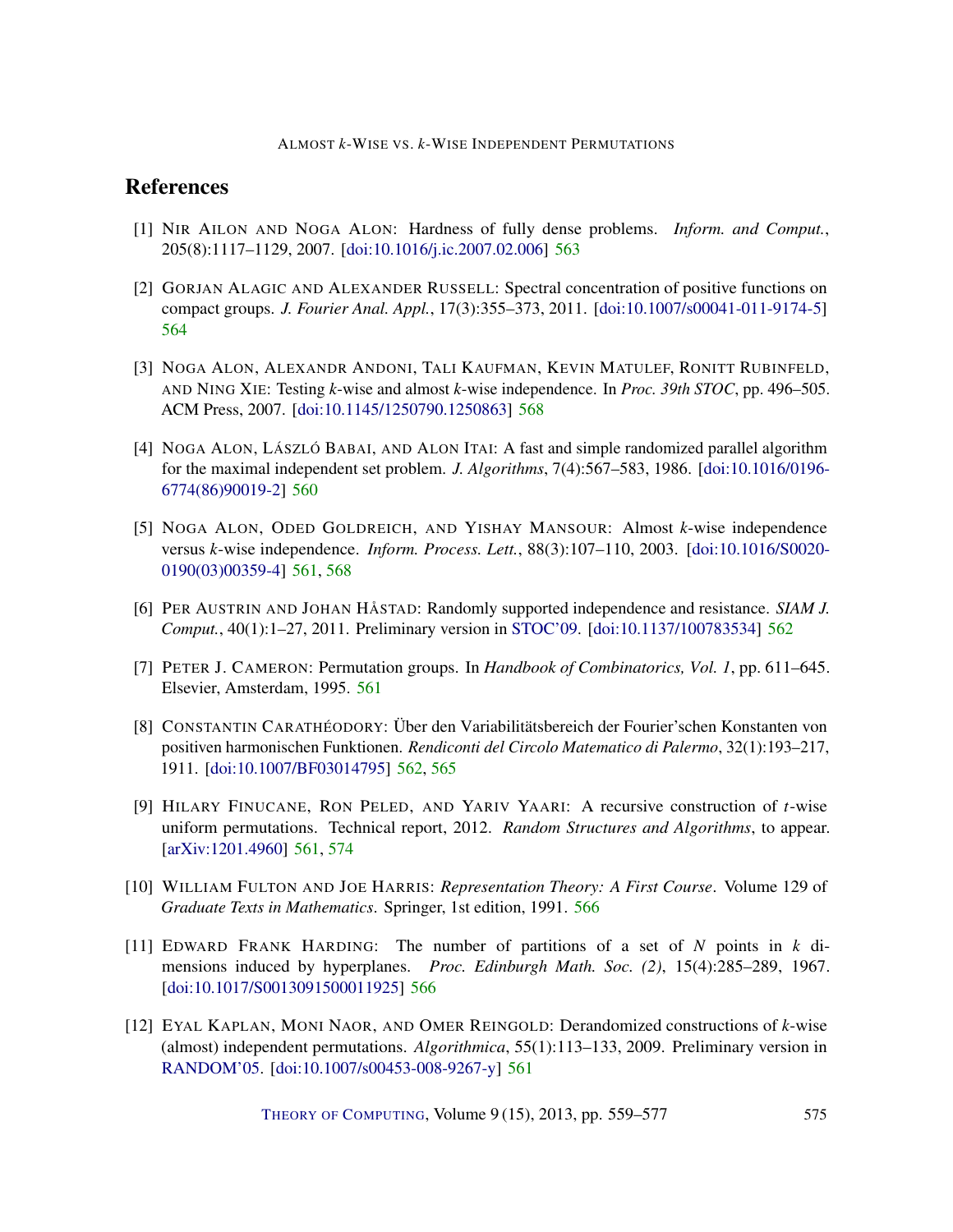- <span id="page-17-5"></span>[13] RICHARD M. KARP AND CHRISTOS H. PAPADIMITRIOU: On linear characterizations of combinatorial optimization problems. *SIAM J. Comput.*, 11(4):620–632, 1982. Preliminary version in [FOCS'80.](http://dx.doi.org/10.1109/SFCS.1980.29) [\[doi:10.1137/0211053\]](http://dx.doi.org/10.1137/0211053) [562,](#page-3-2) [574](#page-15-1)
- <span id="page-17-3"></span>[14] MARTIN KASSABOV: Symmetric groups and expander graphs. *Inventiones Mathematicae*, 170(2):327–354, 2007. [\[doi:10.1007/s00222-007-0065-y\]](http://dx.doi.org/10.1007/s00222-007-0065-y) [561](#page-2-1)
- <span id="page-17-6"></span>[15] DAPHNE KOLLER AND NIMROD MEGIDDO: Constructing small sample spaces satisfying given constraints. *SIAM J. Discrete Math.*, 7(2):260–274, 1994. Preliminary version in [STOC'93.](http://dx.doi.org/10.1145/167088.167168) [\[doi:10.1137/S0895480192228140\]](http://dx.doi.org/10.1137/S0895480192228140) [562](#page-3-2)
- <span id="page-17-7"></span>[16] KA-LAM KUEH, TIMOTHY OLSON, DANIEL ROCKMORE, AND KI-SENG TAN: Nonlinear approximation theory on compact groups. *J. Fourier Anal. Appl.*, 7(3):257–281, 2001. [\[doi:10.1007/BF02511813\]](http://dx.doi.org/10.1007/BF02511813) [564](#page-5-3)
- <span id="page-17-2"></span>[17] GREG KUPERBERG, SHACHAR LOVETT, AND RON PELED: Probabilistic existence of rigid combinatorial structures. In *Proc. 44th STOC*, pp. 1091–1106. ACM Press, 2012. [\[doi:10.1145/2213977.2214075\]](http://dx.doi.org/10.1145/2213977.2214075) [561,](#page-2-1) [574](#page-15-1)
- <span id="page-17-8"></span>[18] DAVID MASLEN: Efficient computation of Fourier transforms on compact groups. *J. Fourier Anal. Appl.*, 4(1):19–52, 1998. [\[doi:10.1007/BF02475926\]](http://dx.doi.org/10.1007/BF02475926) [564](#page-5-3)
- <span id="page-17-9"></span>[19] AIDAN ROY AND ANDREW J. SCOTT: Unitary designs and codes. *Designs, Codes and Cryptography*, 53(1):13–31, 2009. [\[doi:10.1007/s10623-009-9290-2\]](http://dx.doi.org/10.1007/s10623-009-9290-2) [564](#page-5-3)
- <span id="page-17-4"></span>[20] RONITT RUBINFELD AND NING XIE: Robust characterizations of *k*-wise independence over product spaces and related testing results. *Random Structures & Algorithms*, 2012 (online). Preliminary version in [ICALP'10.](http://dx.doi.org/10.1007/978-3-642-14165-2_48) [\[doi:10.1002/rsa.20423\]](http://dx.doi.org/10.1002/rsa.20423) [561](#page-2-1)
- <span id="page-17-0"></span>[21] ALEXANDER RUSSELL AND HONG WANG: How to fool an unbounded adversary with a short key. *IEEE Trans. Inform. Theory*, 52(3):1130–1140, 2006. Preliminary version in [EUROCRYPT'02.](http://dx.doi.org/10.1007/3-540-46035-7_9) [\[doi:10.1109/TIT.2005.864438\]](http://dx.doi.org/10.1109/TIT.2005.864438) [560](#page-1-0)
- <span id="page-17-11"></span>[22] NORBERT SAUER: On the density of families of sets. *J. Combin. Theory Ser. A*, 13(1):145–147, 1972. [\[doi:10.1016/0097-3165\(72\)90019-2\]](http://dx.doi.org/10.1016/0097-3165(72)90019-2) [566](#page-7-1)
- <span id="page-17-12"></span>[23] SAHARON SHELAH: A combinatorial problem; stability and order for models and theories in infinitary languages. *Pacific J. Math.*, 41(1):247–261, 1972. [Project Euclid.](http://projecteuclid.org/euclid.pjm/1102968432) [566](#page-7-1)
- <span id="page-17-10"></span>[24] VLADIMIR N. VAPNIK AND ALEXEY YA. CHERVONENKIS: On the uniform convergence of relative frequencies of events to their probabilities. *Theory Probab. Appl.*, 16(2):264–280, 1971. [\[doi:10.1137/1116025\]](http://dx.doi.org/10.1137/1116025) [566](#page-7-1)
- <span id="page-17-1"></span>[25] SERGE VAUDENAY: Provable security for block ciphers by decorrelation. In *Proc. 15th Symp. Theoretical Aspects of Comp. Sci. (STACS'98)*, pp. 249–275. Springer, 1998. [\[doi:10.1007/BFb0028566\]](http://dx.doi.org/10.1007/BFb0028566) [560](#page-1-0)